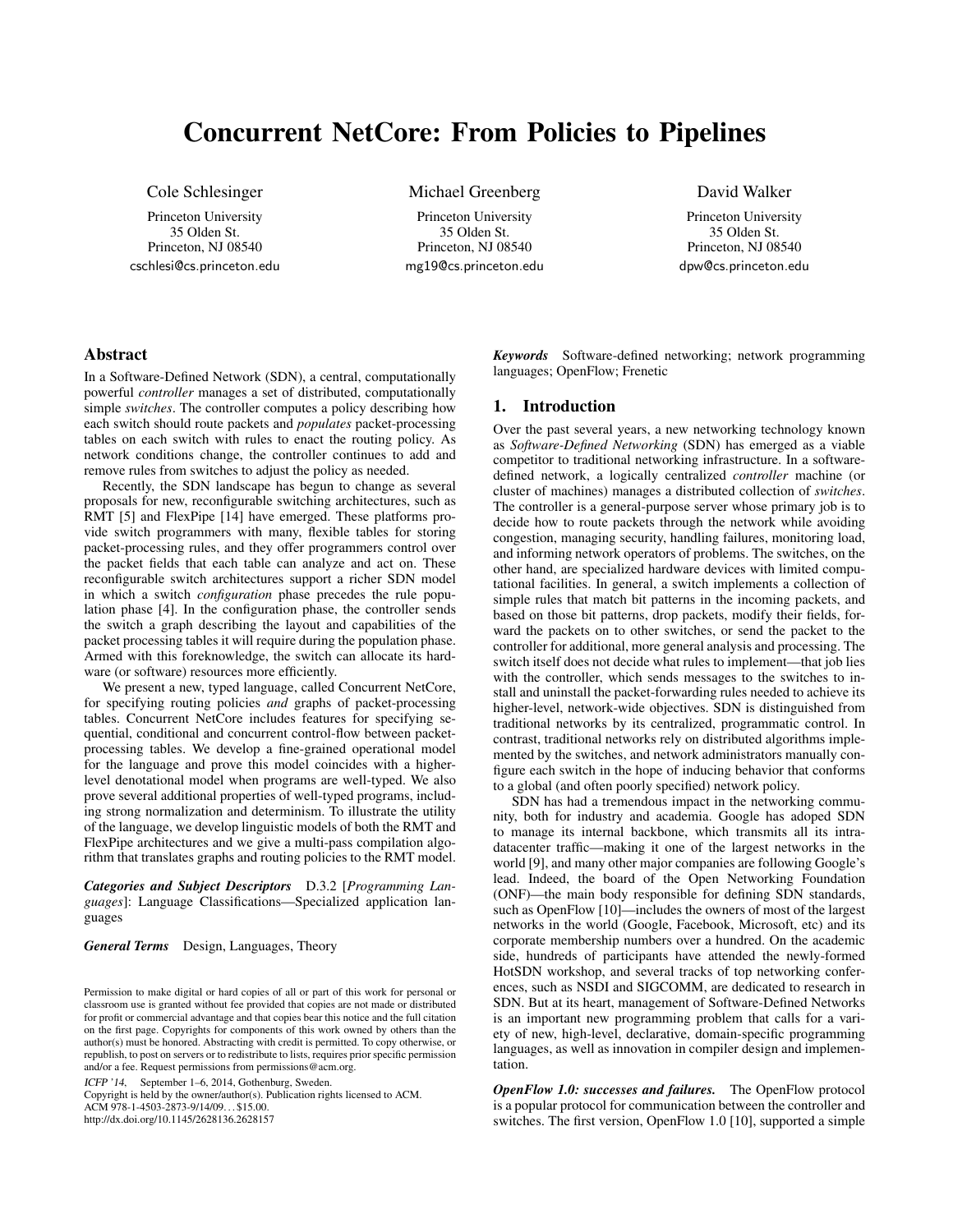abstraction: Each switch is a *single* table of packet-forwarding rules. Each such rule can match on one or more of twelve standard packet fields (source MAC, destination MAC, source IP, destination IP, VLAN, *etc.*) and then execute a series of actions, such as dropping the packet, modifying a field, or forwarding it out a port. A controller can issue commands to install and uninstall rules in the table and to query statistics associated with each rule (*e.g.,* the number of packets or bytes processed).

The single table abstraction was chosen for the first version of OpenFlow because it was a "least common denominator" interface that many existing switches could support with little change. It worked, and OpenFlow switches from several hardware vendors, including Broadcom and Intel, hit the market quickly. The simplicity of the OpenFlow 1.0 interface also made it a relatively easy compilation target for a wave of newly-designed, high-level SDN programming languages, such as Frenetic [7], Procera [15], Maple [16], FlowLog [13] and others.

Unfortunately, while the simplicity of the OpenFlow 1.0 interface is extremely appealing, hardware vendors have been unable to devise implementations that make efficient use of switch resources. Packet processing hardware in most modern ASICs is not, in fact, implemented as a single match-action table, but rather as a collection of tables. These tables are often aligned in sequence, so the effects of packet processing by one table can be observed by later tables, or in parallel, so non-conflicting actions may be executed concurrently to reduce packet-processing latency.

Each table within a switch will typically match on a fixed subset of a packet's fields and will be responsible for implementing some subset of the chip's overall packet-forwarding functionality. Moreover, different tables may be implemented using different kinds of memory with different properties. For example, some tables might be built with SRAM and only capable of *exact matches* on certain fields—that is, comparing fields against a single, concrete bit sequence (eg. 1010001010). Other tables may use TCAM and be capable of *ternary wildcard matches*, where packets are compared to a string containing concrete bits and wildcards (*e.g.* 10?1??1001?) and the wildcards match either 0 or 1. TCAM is substantially more expensive and power-hungry than SRAM. Hence, TCAM tables tend to be smaller than SRAM. For instance, the Broadcom Trident has an L2 table with SRAM capable of holding ∼100K entries and a forwarding table with TCAM capable of holding ∼4K entries [6].

In addition to building fixed-pipeline ASICs, switch hardware vendors are also developing more programmable hardware pipelines. For example, the RMT design [5] offers a programmable parser to extract data from packets in arbitrary application-driven ways, and a pipeline of 32 physical match-action tables. Each physical table in this pipeline may be configured for use in different ways: (1) As a wide table, matching many bits at a time, but containing fewer rows, (2) as a narrower table, matching fewer bits in each packet but containing more rows, (3) as multiple parallel tables acting concurrently on a packet, or (4) combined with other physical tables in sequence to form a single, multi-step logical table. Intel's FlexPipe architecture [14] also contains a programmable front end, but rather than organizing tables in a sequential pipeline, FlexPipe contains a collection of parallel tables to allow concurrent packet processing, a shorter pipeline and reduced packet-processing latency. including Broadcom and Intel in the maticial profile in the maticial profile in the maticial profile in the maticial profile in the maticial profile in the maticial profile in the maticial profile in the maticial profile

In theory, these multi-table hardware platforms could be programmed through the single-table OpenFlow 1.0 interface. However, doing so has several disadvantages:

• The single OpenFlow 1.0 interface serves as a bottleneck in the compilation process: Merging rules from separate tables into a single table can lead to an explosion in the number of rules required to represent the same function as one might represent



Figure 1. Architecture of an OpenFlow 2.0 System

- Once squeezed into a single table, the structure of the rule set is lost. Recovering that structure and determining how to split rules across tables is a non-trivial task, especially when the rules appear dynamically (without advance notice concerning their possible structure) at the switch.
- Newer, more flexible chips such as RMT, FlexPipe or NetFP-GAs have a configuration stage, wherein one plans the configuration of tables and how to allocate different kinds of memory. The current OpenFlow protocol does not support configurationtime planning.

**Towards OpenFlow 2.0.** As a result of the deficiencies of the first generation of OpenFlow protocols, a group of researchers have begun to define an architecture for the next generation of OpenFlow protocols [4] (See Figure 1). In this proposal, switch configuration is divided into two phases: table configuration and table population.

During the table configuration phase, the SDN controller describes the *abstract* set of tables it requires for its high-level routing policy. When describing these tables, it specifies the packet fields read and written by each table, and the sorts of patterns (either exact match or prefix match) that will be used. In addition, the table configuration describes the topology of the abstract tables—the order they appear in sequence (or in parallel) and the conditions necessary for executing the rules within a table.

We call the tables communicated from controller to switch *abstract*, because they do not necessarily correspond directly to the *concrete* physical tables implemented by the switch hardware. In order to bridge the gap between abstract and concrete tables, a compiler will attempt to find a mapping between what is requested by the controller and what is present in hardware. In the process of determining this mapping, the compiler will generate a function capable of translating sets of *abstract rules* (also called an *abstract policy*) supplied by the controller, and targeted at the abstract tables, into *concrete rules/policy* implementable directly on the concrete tables available in hardware. After the table configuration phase, and during the table population phase, the rule translator is used to transform abstract rules into concrete ones.

The configuration phase happens on a human time scale: a network administrator writes a policy and a controller program and runs the compiler to configure the switches and SDN controllers on her network appropriately. Rule population, on the other hand, happens on the time scale of network activity: a controller's algorithm may install, e.g., new firewall or NAT rules after observing a single packet—concrete examples of these and other rule installations can be found in Section 2.

*Contributions of this paper.* The central contribution of this paper is the design of a new language for programming OpenFlow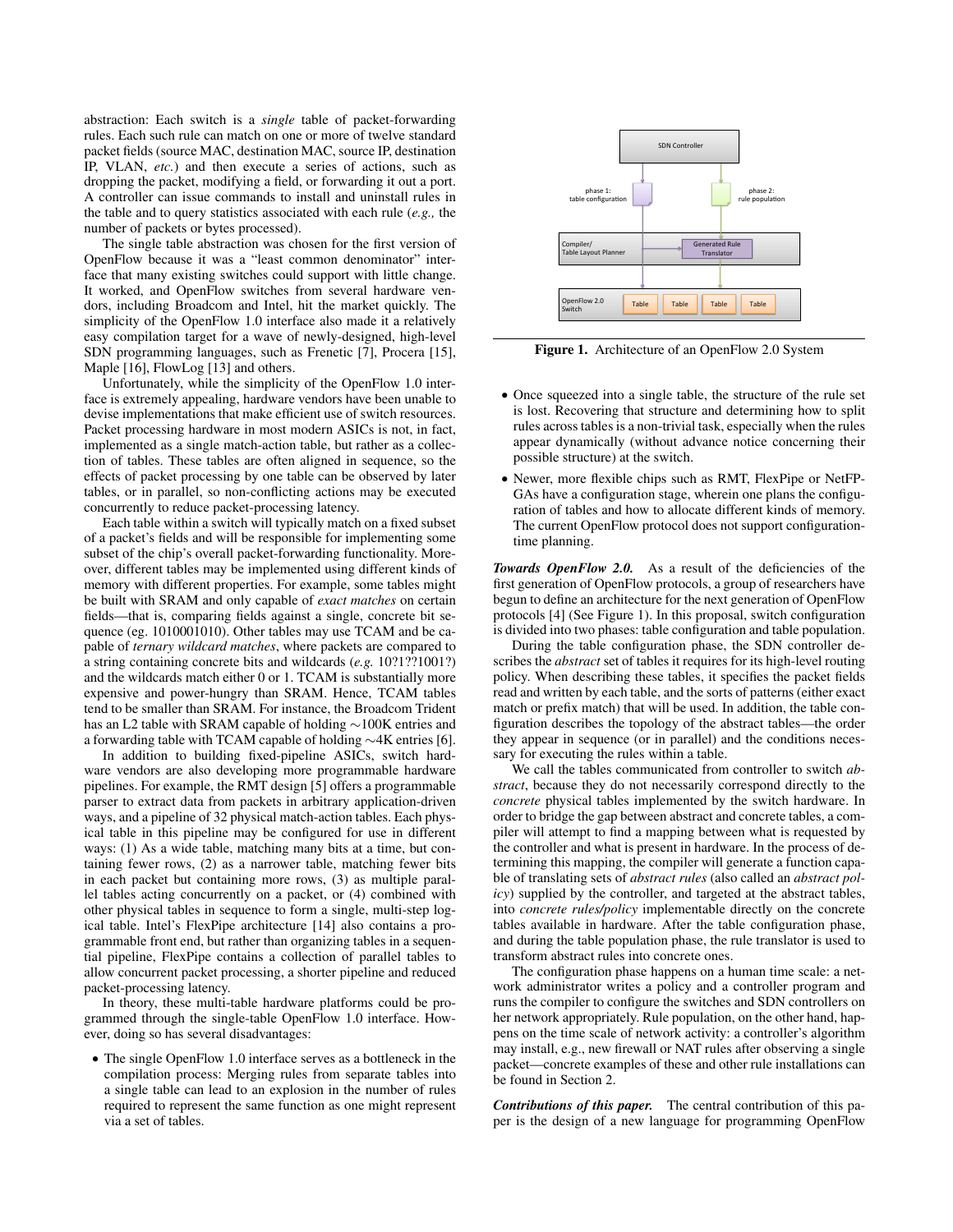2.0 switches. This compiler intermediate language is capable of specifying high-level switch policies as well as concrete, low-level switch architectures. We call the language *Concurrent NetCore* (or CNC, for short), as it is inspired by past work on NetCore [7, 11] and NetKAT [3].<sup>1</sup> Like NetCore and NetKAT, Concurrent NetCore consists of a small number of primitive operations for specifying packet processing, plus combinators for constructing more complex packet processors from simpler ones. Concurrent NetCore introduces the following new features.

- *Table specifications*: Table specifications act as "holes" in an otherwise fully-formed switch policy. These tables can be filled in (*i.e.,* populated) later. Policies with tables serve as the phase-1 configurations in the OpenFlow 2.0 architecture. Ordinary, hole-free policies populate those holes later in the switchconfiguration process.
- *Concurrent composition*: Whereas NetCore and NetKAT have a form of "parallel composition," which copies a packet and performs different actions on different copies, CNC also provides a new *concurrent* composition operator that allows two policies to act simultaneously on the same packet. We use concurrent composition along with other features of CNC to model the RMT and Intel FlexPipe packet-processing pipelines.
- *Type System*: Unlike past network programming languages, CNC is equipped with a simple domain-specific type system. These types perform two functions: (1) they determine the kinds of policies that may populate a table (which fields may be read or written, for instance), and thereby guarantee that well-typed policies can be compiled to the targeted table, and (2) they prevent interference between concurrently executing policies, thereby ensuring that the overall semantics of a CNC program is deterministic.

The key technical results of the paper include the following:

- *Semantics for Concurrent NetCore*: We define a small-step operational semantics for CNC that captures the intricate interactions between (nested) concurrent and parallel policies. In order to properly describe interacting concurrent actions, this semantics is structured entirely differently from the denotational models previously defined for related languages.
- *Metatheory of Concurrent NetCore*: The metatheory includes a type system and its proof of soundness, as well as several auxiliary properties of the system, such as confluence and normalization of all well-typed policies. We derive reasoning principles relating the small-step CNC semantics to a NetKAT-like denotational model.
- *Multipass compilation algorithm*: We show how to compile high-level *abstract* configurations into the constrained lowerlevel *concrete* configuration of the RMT pipeline [5]. In doing so, we show how to produce *policy transformation functions* that will map abstract policy updates into concrete policy updates. We have proven many of our compilation passes correct using reasoning principles derived from our semantics. We offer this compilation as a proof of concept of "transformations within CNC" as a compilation strategy; we believe that many of our algorithms and transformations will be reusable when targeting other platforms.

A technical appendix is available that includes a full presentation of the compilation algorithm, theorems, and proofs [1].



Figure 2. A simple network.

The following section introduces CNC in greater detail through a series of examples, while Section 3 presents a formal semantics for CNC, and Section 4 describes its metatheory. The models of both the RMT and Intel FlexPipe architectures are described in Section 5, followed by our compilation algorithm in Section 6. Section 7 describes related work, and we conclude in Section 8.

# 2. CNC by example

In this section, we introduce CNC through a series of examples, starting with user policies that define high-level packet processing, and then showing how CNC can model low-level switching hardware. Because CNC can model both ends of the spectrum, it can serve as a common intermediate language within an OpenFlow 2.0 compilation system. Section 6 will illustrate this idea via algorithms that demonstrate how to transform our high-level user policies into components for placement in RMT tables.

#### 2.1 Simple switch policies

Consider the picture in Figure 2. This picture presents several devices, a switch, a controller, a server and a DPI<sup>2</sup> box, as well as a link to "the internet." The switch has four ports (labelled 1, 2, 3, 4 in the picture) that connect it to the other devices and to the internet. Our goal is to write a *policy* for the switch to specify how it forwards packets in and out of its ports.

In general, we model packets as records with a number of fields which map to values drawn from a finite set. Our examples typically use an idealized collection of fields such as src (the packet's source IP address), in (the port the packet arrives on), and out (the port a packet should leave on). <sup>3</sup> Switch policies are functions that map packets to sets of packets. For example, a policy that drops all packets will map any packet to the empty set of packets. A policy that forwards packets from the internet (port 1) to the server (port 2) will map packets with in field 1 to a packet with out 2. A policy that forwards packets from the internet to both the DPI box and the server will map packets with  $in = 1$  to a pair of packets with  $out = 2$  and  $out = 3$ .

We build our policies out of a collection of primitive operations and policy combinators. The simplest primitive filters packets based on the contents of a single field. For example, when applied to a packet pk, the test  $src = 10.0.0.1$  returns  $\{pk\}$  when pk's src field is 10.0.0.1 and returns the empty set of packets otherwise. Using such tests as well as standard boolean connectives *and* (;),  $or (+)$  and *not*  $(\neg)$ , one can easily build up a function on packets that implements a firewall (either dropping each packet or returning it unchanged). For example, we might want to implement the following firewall  $w$  on the switch in Figure 2. It admits  $ssh$  or  $http$ traffic on port 1, but blocks all other traffic arriving on port 1. All

<sup>&</sup>lt;sup>1</sup> Because we focus on programming individual switches in this paper, our language does not contain Kleene Star, which is more useful for specifying paths across a network than policies on a single switch. Hence, our language is a Net*Core* as opposed to a Net*KAT*.

<sup>2</sup> DPI is *deep packet inspection*, a form of network security monitoring that inspects not just packet headers but their payloads as well.

<sup>&</sup>lt;sup>3</sup> Using in and out fields to designate ingress and egress ports rather than a single port field that indicates where the packet is "right now" deviates slightly from past presentations of NetCore and NetKAT, but more faithfully models our hardware targets.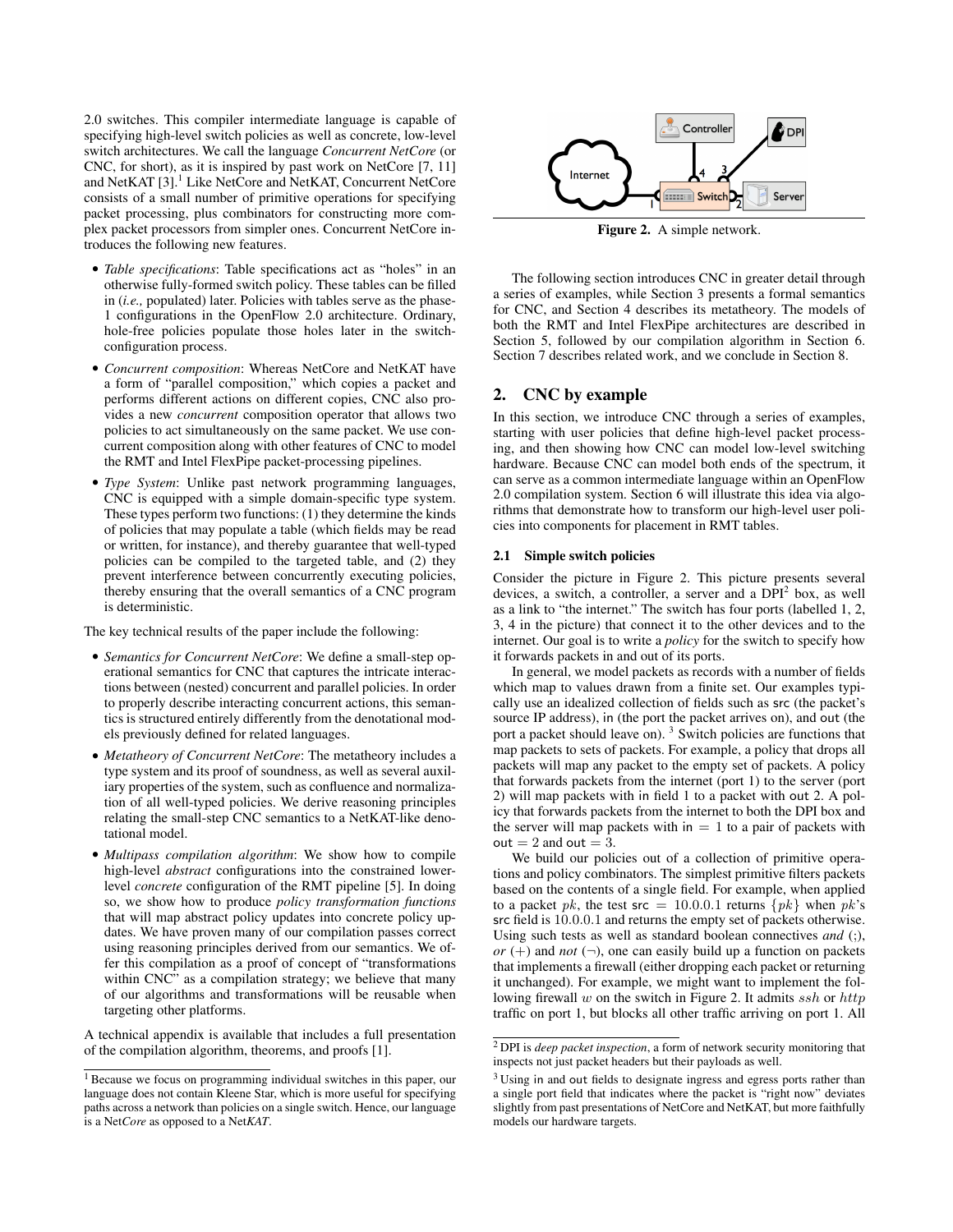traffic on ports other than 1 is allowed.

$$
w = in = 1
$$
;  $(\text{typ} = \text{ssh} + \text{typ} = \text{http}) + \neg(in = 1)$ 

In order to make changes to packets, we use the assignment primitive  $f \leftarrow value$ . Complex policies may perform the actions of a set of simpler policies in series using the sequential composition operator  $(p_1; p_2)$ . Alternatively, a policy may copy a packet and perform both  $p_1$  and  $p_2$  on the separate copies, taking the union of their results  $(p_1 + p_2)$ . We have reused the symbols ";" and "+" (conjunction and disjunction) here as it turns out their semantics as logical predicates coincides with their semantics as policy combinators (the boolean algebra is a sub-algebra of the policy algebra). As an example, to define a static routing policy  $r$  for our switch,

we might write the following policy.

$$
r = \text{in} = 1; \text{out} \leftarrow 2 + \text{in} = 2; \text{out} \leftarrow 1
$$

The policy above has the effect of routing packets from port 1 to port 2 and from port 2 to port 1. In more detail, it first copies the incoming packet  $(+)$ . Then, in the first branch, it tests whether the input port is 1; if not, the packet is dropped; if so, the out field is assigned 2. The second branch is dual, forwarding packets from port 2 to port 1. The guards on each branch guarantee that the 'copying' is purely notional; in general, one codes the conditional statement if a then  $p_1$  else  $p_2$  as  $a$ ;  $p_1 + \neg a$ ;  $p_2$ .

The above features are not new—they are present in Net-Core [11, 12] and NetKAT [3]. However, in order to serve as a configuration language for OpenFlow 2.0, we require a couple of additional features, as well as the development of a simple type system for policies. First, the policies so far are completely static. They offer no room for populating new packet-processing rules at run time. To admit this kind of dynamic extension of static policies, we add *typed table variables*, which we write  $(x : \tau)$ . For example, we write  $(x : ({\{ \text{typ}, \text{src} \}, {\{ \text{out} \}}))$  to indicate that the controller may later install new rules in place of  $x$ , and any such rules will only read from the typ and src header fields and write to the out field. The controller could use this table to dynamically install rules that forward selected subsets of packets to the DPI box for additional scrutiny. The typing information informs the switch of the kind of memory it needs to reserve for the table  $x$  (in this case, memory wide enough to be able to hold patterns capable of matching on both the typ and src fields). We model rule population as a set of *table bindings* b, i.e., a closing substitution.

A second key extension is concurrency, written  $p_1 \parallel p_2$ . In order to reduce packet-processing latency within a switch, one may which to execute  $p_1$  and  $p_2$  concurrently on the *same* packet (rather than making copies). The latter is only legal provided there is no interference between subpolicies  $p_1$  and  $p_2$ . In CNC, interference is prevented through the use of a simple type system. This type system prevents concurrent writes and ensures determinism of the overall packet-processing policy language.

As an example, consider the following policy  $p$ , which assembles each of the components described earlier. This policy checks for compliance with the firewall  $w$  while concurrently implementing a routing policy. The routing policy statically routes all packets to the server (this is the role of  $r$ ) while dynamically selecting those packets to send to the DPI box (this is the role of  $x$ ).

$$
\begin{array}{rcl}\nm &=& (x: (\{\text{typ, src}\}, \{\text{out}\})) \\
p &=& w \,|| \, (r+m)\n\end{array}
$$

In essence, we have a form of *speculative execution* here. The policy  $r+m$  is speculatively copying the packet and modifying it's out field while the firewall decides whether to drop it. If the firewall ultimately decides to drop the packet, then the results of routing and monitoring are thrown away. If the firewall allows the packet, then we have already computed how many copies of the packet are

going out which ports. This kind of speculative execution is safe and deterministic when policies are well-typed.

#### 2.2 Modeling programmable hardware architectures

In addition to providing network administrators with a language for defining policies, our language of network policies aptly describes the hardware layout of switches' packet-processing pipelines. In this guise, table variables represent TCAM or SRAM tables, and combinators describe how these hardware tables are connected. The key benefit to devising a shared language for describing both user-level programs and hardware configurations is that we can define compilation as a semantics-preserving policy translation problem, and compiler correctness as a simple theorem about equivalence of input and output policies defined in a common language. Below, we demonstrate how to model key elements of the RMT [5] and FlexPipe [14] architectures. Both chips offer differently architectured fixed pipelines connecting reconfigurable tables.

RMT. In RMT (as well as in FlexPipe), multicast is treated specially: the act of copying and buffering multiple packets during a multicast while processing packets as quickly as they come in ("at line rate") is the most difficult element of chip design.

The RMT multicast stage consists of a set of queues, one per output port. Earlier tables in the pipeline indicate the ports on which a packet should be multicast by setting bits in a metavariable bitmap we call  $out_i$ . The multicast stage consists of a sum, where each summand corresponds to a queue on a particular output port—when the ith out bit is set, the summand tags the packet with a unique identifier and sets its output port out to  $i$  accordingly.

multicast 
$$
= (out_1 = 1; f_{\text{tag}} \leftarrow v_1; \text{out} \leftarrow 1) + (out_2 = 2; f_{\text{tag}} \leftarrow v_2; \text{out} \leftarrow 2) + \cdots
$$

In addition to the multicast processor, the RMT architecture provides thirty-two physical tables, which may be divided into sequences in the ingress and egress pipelines. Overall, the RMT pipeline consists of the ingress pipeline, followed by the multicast stage, followed by the egress pipeline.

\n
$$
\text{pipeline} = (x_1 : \tau_1); \ldots; (x_k : \tau_k);
$$
\n $\text{multicast};$ \n $(x_{k+1} : \tau_{k+1}); \ldots; (x_{32} : \tau_{32})$ \n

FlexPipe. The FlexPipe architecture makes use of concurrency by

arranging its pipeline into a diamond shape. Each point of the diamond is built from two tables in sequence, with incoming packets first processed by the first pair, then concurrently by the next two pairs, and finally by the last pair. This built-in concurrency optimizes for common networking tasks, such as checking packets against an access control list while simultaneously calculating routing behavior.

$$
\begin{array}{rcl}\mathsf{pair}_i &=& (x_{i,1}:\tau_{i,1});(x_{i,2}:\tau_{i,2})\\ \mathsf{diamond} &=& \mathsf{pair}_1;(\mathsf{pair}_2 \,|| \, \mathsf{pair}_3); \mathsf{pair}_4\end{array}
$$

The FlexPipe multicast stage occurs after the diamond pipeline and, like the RMT multicast stage, relies on metadata set in the ingress pipeline to determine multicast. FlexPipe can make up to five copies ("mirrors") of the packet that can be independently modified, but each copy can be copied again to any output port, so long as no further modifications are required.

$$
multicast = mirror; egress; flood\npipeline = diamond; multicast
$$

We present models of both RMT and FlexPipe (including mirror, egress and flood) in greater detail in Section 5.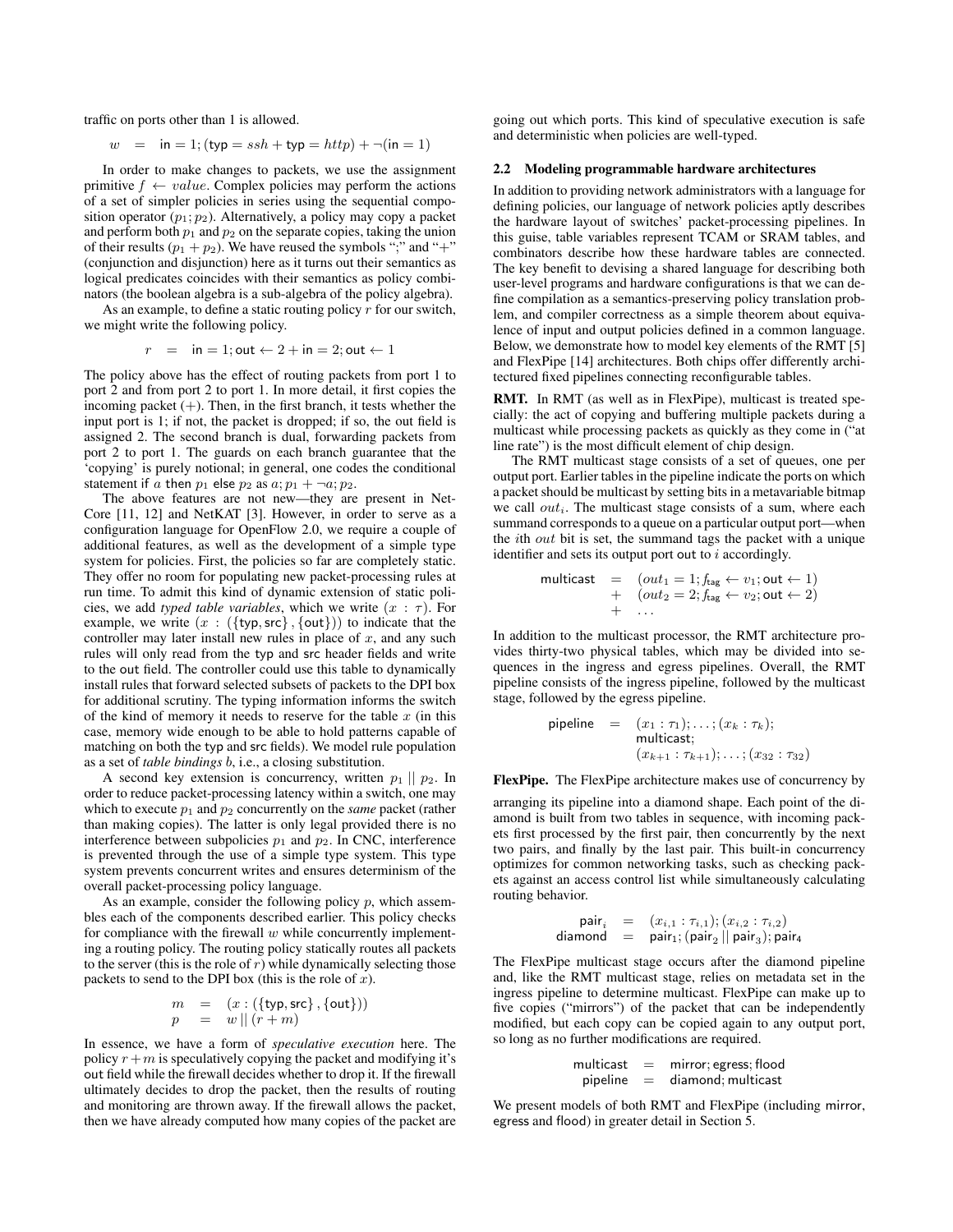|                     | <b>Fields</b> $f \in F ::= f_1   \cdots   f_k$                            |                                                                                                                                                                                                                                                                                                                             |
|---------------------|---------------------------------------------------------------------------|-----------------------------------------------------------------------------------------------------------------------------------------------------------------------------------------------------------------------------------------------------------------------------------------------------------------------------|
|                     | <b>Packets</b> $pk \in PK ::= F \rightarrow Val$                          |                                                                                                                                                                                                                                                                                                                             |
|                     | <b>Variables</b> $x, y \in \mathsf{Var}$                                  |                                                                                                                                                                                                                                                                                                                             |
| <b>Types</b>        | $\tau \in \mathcal{P}(\mathsf{R}) \times \mathcal{P}(\mathsf{W})$         |                                                                                                                                                                                                                                                                                                                             |
| <b>Predicates</b>   | $a, b ::= id$                                                             | <i>Identity (True)</i>                                                                                                                                                                                                                                                                                                      |
|                     | drop                                                                      | Drop (False)                                                                                                                                                                                                                                                                                                                |
|                     |                                                                           | Match                                                                                                                                                                                                                                                                                                                       |
|                     |                                                                           | <b>Negation</b>                                                                                                                                                                                                                                                                                                             |
|                     | $\begin{array}{c} \n\cdot & f = v \\ \mid & \neg a \\ a + b\n\end{array}$ | Disjunction                                                                                                                                                                                                                                                                                                                 |
|                     | a; b                                                                      | Conjunction                                                                                                                                                                                                                                                                                                                 |
| <b>Policies</b>     | $p, q ::= a$                                                              | Filter                                                                                                                                                                                                                                                                                                                      |
|                     | $\begin{array}{c} \mid & f \leftarrow v \\ (x:\tau) \end{array}$          | Modification                                                                                                                                                                                                                                                                                                                |
|                     |                                                                           | Table variable                                                                                                                                                                                                                                                                                                              |
|                     | $p+q$                                                                     | Parallel composition                                                                                                                                                                                                                                                                                                        |
|                     | p;q                                                                       | Sequential composition                                                                                                                                                                                                                                                                                                      |
|                     | $p_{W_p}$    $W_q$ $q$                                                    | Concurrent composition                                                                                                                                                                                                                                                                                                      |
| <b>States</b>       | $\sigma ::= \langle p, \delta \rangle$                                    |                                                                                                                                                                                                                                                                                                                             |
| <b>Packet trees</b> | $\delta ::= \langle \mathsf{PK}, \mathsf{W} \rangle$                      | Leaves                                                                                                                                                                                                                                                                                                                      |
|                     |                                                                           |                                                                                                                                                                                                                                                                                                                             |
|                     |                                                                           |                                                                                                                                                                                                                                                                                                                             |
|                     |                                                                           | $\begin{array}{ c c } \hline \langle \mathsf{par} \, \delta_1 \, \delta_2 \rangle & \quad \textit{Parallel processing} \ \langle \mathsf{not}_{\mathsf{PK}} \, \delta \rangle & \quad \textit{Pending negation} \ \langle \mathsf{conv} \, \delta_1 \, \delta_2 \rangle & \quad \textit{Concurrent processing} \end{array}$ |
|                     |                                                                           |                                                                                                                                                                                                                                                                                                                             |

Figure 3. Packets, types, and predicate/policy syntax

## 3. Concurrent NetCore

We define the syntax of Concurrent NetCore in Figure 3. The language is broken into two levels: predicates and policies. Predicates, written with the metavariables  $a$  and  $b$ , simply filter packets without modifying or copying them. Policies, written with the metavariables  $p$  and  $q$ , can (concurrently) modify and duplicate packets. Every predicate is a policy—a read-only one. Both policies and predicates are interpreted using a *set semantics*, much like NetKAT [3]. Policies are interpreted as functions from sets of packets to sets of packets, while predicates have two interpretations: as functions from sets of packets to sets of packets, but also as Boolean propositions selecting a subset of packets. A *packet*, written with the metavariable pk, is finite partial function from *fields* to *values*. We fix a set of fields  $F$ , from which we draw individual fields  $f$ . We will occasionally refer to sets of fields using the metavariables R and W when they denote sets of readable or writable fields, respectively. We do not have a concrete treatment for values  $v \in$  Val, though Val must be finite and support a straightforward notion of equality. One could model both equality and TCAM-style wildcard matching, but for simplicity's sake, we stick with equality only.

As explained in Section 2, the policies of Concurrent NetCore include the predicates as well as primitives for field modification, tables  $(x : \tau)$ , sequential composition (;), parallel composition (+), and concurrency (||). One difference from our informal presentation earlier is that concurrent composition  $p_{W_p}||_{W_q} q$  formally requires a pair of write sets  $W_p$  and  $W_q$  where  $\dot{W}_p$  denotes the set of fields that p may write and  $W_q$  denotes the set of fields that q may write. Our operational semantics in Section 3.1 will in fact get *stuck* if p and q have a race condition, *e.g.*, have read/write dependencies.

Table variables  $(x : \tau)$  are holes in a policy to be filled in by the controller with an initial policy, which the controller updates as the switch processes packets. The type  $\tau = (R, W)$  constrains the fields that the table may read from (R) and write to (W). For example, the rules that populate the table  $(x : ({\{ \text{src}, \text{typ} \}, \{ \text{dst} \})})$ can only ever read from the src and typ fields and can only ever write to the dst fields. In practice, this means that the controller can substitute in for  $x$  any policy matching its type (or with a more restrictive type).

A note on packet field dependences. Packet formats often have complex dependencies, e.g., if the Ethertype field is 0x800, then the Ethernet header is followed by an IP protocol header. Switches handle attempts to match or modify a missing field at run time, although the specific behavior varies by target architecture. In the RMT chip, for instance, there is a valid bit indicating the presence (or absence) of each possible field. In OpenFlow 1.0 architectures, matching against a missing field always succeeds. In both cases, writing to a missing field is treated as a non-operation. Hence, we assume that each packet arriving at each switch contains fields  $f_1, \ldots, f_k$ , although in practice the value associated with each field (which we treat abstractly) may be a distinguished "not present" value.

#### 3.1 Small-step operational semantics

We give a small-step semantics for *closed* policies, *i.e.*, policies where table variables have been instantiated with concrete policies.

Just like the switches we are modeling, our policies actually work on packets one at a time: switches take an input packet and produce a (possibly empty) set of (potentially modified) output packets. As a technical convenience, our operational semantics generalizes this, modeling policies as taking a *set* of packets to a set of packets. Making this theoretically expedient choice—as we will show in Lemma 3—doesn't compromise our model's adequacy.

While other variants of NetCore/NetKAT use a denotational semantics, we use a completely new small-step, operational semantics in order to capture the interleavings of concurrent reads and writes of various fields of a packet. The interaction between (nested) concurrent processing of shared fields and packet-copying parallelism is quite intricate and hence deserves a faithful, finegrained operational model. In Section 4, we define a type system that guarantees the strong normalization of all concurrent executions, and show that despite the concurrency, we can in fact use a NetKAT-esque set-theoretic denotational semantics to reason about policies at a higher level of abstraction if we so choose.

Using PK to range over sets of packets, we define the states σ for the small-step operational semantics  $\sigma \rightarrow \sigma'$  in Figure 3. These states  $\sigma = \langle p, \delta \rangle$  are pairs of a policy p and a packet tree  $\delta$ . Packet trees represent the state of packet processing: which packets, or packet components, are the different branches of the parallel and concurrent compositions working on? When processing a negation, from what set of packets will we take the complement?

The leaves of packet trees are of the form  $\langle PK, W \rangle$ , where PK is a set of packets and W is a set of fields indicating the current *write permission*. The write permission indicates which fields may be written; other fields present in the packets  $pk \in PK$  may be read but not written. Packet processing is done when we reach a terminal state,  $\langle id, \langle PK, W \rangle \rangle$ .

There are three kinds of packet tree branches. The packet tree branch  $\langle$ par  $\delta_1$   $\delta_2$  $\rangle$  represents a parallel composition  $p + q$  where  $p$ is operating on  $\delta_1$  and q is operating on  $\delta_2$ . The packet tree branch  $\langle$  not<sub>PK</sub>  $\delta$  represents a negation  $\neg a$  where a is running on  $\delta$  when  $a$  terminates with some set of packets  $PK'$ , we will compute PK\PK', i.e., those packets *not* satisfying a. The packet tree branch  $\langle$ con<sub>W</sub>  $\delta_1$   $\delta_2$  represents a concurrent composition p  $W_p||_{W_q}$  q where p works on  $\delta_1$  with write permission W<sub>p</sub> and q works on  $\delta_2$ with write permission  $W_q$ . We also store W, the write permission before concurrent processing, so we can restore it when  $p$  and  $q$  are done processing.

We write  $\sigma \rightarrow \sigma'$  to mean that the state  $\sigma$  performs a step of packet processing and transitions to the state  $\sigma'$ . Packet processing modifies the packets in a state and/or reduces the term. The step relation relies on several auxiliary operators on packets and packet sets. We read  $pk[f := v]$  as, "update packet pk's f field with the value v;" and  $pk \setminus F$  as, "packet pk without the fields in F;" and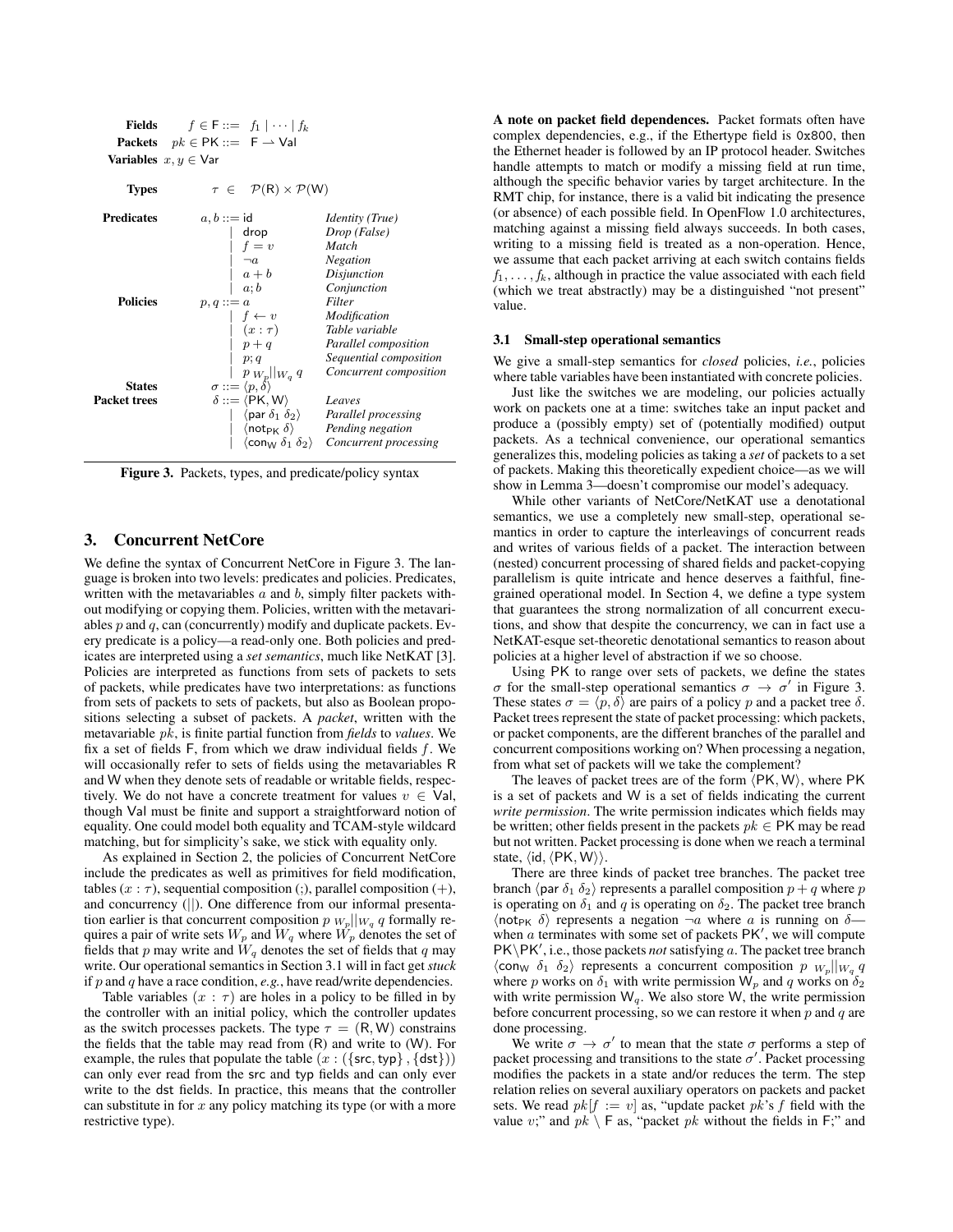$PK \setminus F$  as, "those packets in PK without the fields in F," which lifts  $pk \setminus F$  to sets of packets. Finally, we pronounce  $\times$  as "cross" product." Notice that PK \ F only produces the empty set when PK is itself empty—if every packet  $pk \in PK$  has only fields in F, then  $PK \setminus F = {\perp}$ , the set containing the empty packet. Such a packet set is not entirely trivial, as there remains one policy decision to be made about such a set of packets: drop (using drop) or forward (using id)? On the other hand,  $\emptyset \times PK = PK \times \emptyset = \emptyset$ .

With these definitions to hand, we define the step relation in Figure 4. The following invariants of evaluation and well-typed policies may be of use while reading through Figure 4 the following.

- Policy evaluation begins with a leaf  $\langle PK, W \rangle$  and ends with a leaf  $\langle$ PK', W $\rangle$  with the same write permissions W.
- Policies may modify the values of existing fields within packets, but they cannot introduce new packets nor new fields—policies given the empty set of packets produce the empty set of packets.

The first few rules are straightforward. The (DROP) rule drops all its input packets, yielding Ø. In (MATCH), a match  $\langle f = v, \langle PK, W \rangle \rangle$ filters PK, producing those packets which have  $f$  set to  $v$ . In (MODIFY), a modification  $\langle f \leftarrow v, \langle \mathsf{PK}, \mathsf{W} \rangle \rangle$  updates packets with the new value  $v$ . Both (MATCH) and (MODIFY) can get stuck: the former if  $f$  is not defined for some packet, and the latter if the necessary write permission ( $f \in W$ ) is missing.

Sequential processing for  $p$ ;  $q$  is simpler: we run  $p$  to completion (SEQL), and then we run q on the resulting packets (SEQR). A special packet tree branch is not necessary, because  $q$  runs on any and all output that  $p$  produces. Intuitively, this is the correct behavior with regard to drop: if  $p$  drops all packets, then  $q$  will run on no packets, and will therefore produce no packets.

The parallel composition  $p + q$  is processed on  $\langle PK, W \rangle$  in stages, like all of the remaining rules. First, (PARENTER) introduces new packet tree branch,  $\langle px, W \rangle$   $\langle PK, W \rangle$ , duplicating the original packets: one copy for  $p$  and one for  $q$ . PARL and PARR step  $p$  and  $q$  in parallel, each modifying its local packet tree. When both  $p$  and  $q$  reach a terminal state, PAREXIT takes the union of their results. Note that PAREXIT produces the identity policy, id, in addition to combining the results of executing  $p$  and  $q$ , and we restore the initial write permissions W. As with NetKAT,  $p + q$  has a set semantics, rather than bag semantics. If  $p$  and  $q$  produce an identical packet  $pk$ , only one copy of  $pk$  will appear in the result.

Negation  $\neg a$ , like parallel composition, uses a special packet tree branch (not)—in this case, to keep a copy of the original packets. Running  $\neg a$  on PK, we first save a copy of PK in the packet tree  $\langle not_{PK} \langle PK, W \rangle \rangle$  (NOTENTER), preserving the write permissions. We then run  $a$  on the copied packets (NOTINNER). When  $\alpha$  finishes with some  $PK_a$ , we look back at our original packets and return the saved packets *not* in  $PK_a$  (NOTEXIT).

Concurrent composition is the most complicated of all our policies. To run the concurrent composition  $p_{w_p}||_{w_q} q$  on packets PK with write permissions W, we first construct an appropriate packet tree (CONENTER). We split the packets based on two sets of fields: those written by p,  $W_p$ , and those written by q,  $W_q$ . We also store the original write permissions W—a technicality necessary for the metatheory, since in well typed programs  $W = W_p \cup W_q$  (see (CON) in the typing rules in Figure 5, Section 4). The sub-policies  $p$  and  $q$  run on restricted views of PK, where each side can (a) read and write its own fields, and (b) read fields *not written by the other*. To achieve (a), we split W between the two. To achieve (b), we remove certain fields from each side: the sub-policy  $p$  will process PK  $\setminus W_q$  under its own write permission  $W_p$  (CONL), while the sub-policy q will process  $PK \setminus W_p$  under its own write permission  $W_q$  (CONR). Note that it is possible to write bad sets of fields for  $W_p$  and  $W_q$  in three ways: by overlapping, with  $W_p$  and  $W_q$  sharing fields (stuck in (CONENTER)); by dishonesty, where  $p$  tries to

write to a field not in  $W_p$  (stuck later in (MODIFY)); and by mistake, with p reading from a field in  $W_q$  (stuck later in (MATCH)). While evaluation derivations of such erroneous programs will get stuck, our type system rules out such programs (Lemma 1). When both sides have terminated, we have sets of packets  $PK<sub>P</sub>$  and  $PK<sub>q</sub>$ , the result of  $p$  and  $q$  processing fragments of packets and concurrently writing to separate fields. We must then reconstruct a set of complete packets from these fragments. In (CONEXIT), the cross product operator  $\times$  merges the writes from  $PK_p$  and  $PK_q$ . We take every possible pair of packets  $pk_p$  and  $pk_q$  from  $PK_p$  and  $PK_q$  and construct a packet with fields derived from those two packets. (It is this behavior that leads us to call it the 'cross product'.) In the merged packet  $pk$ , there are three ways to include a field:

- 1. We set pk.f to be  $pk_p.f$  when  $f \notin \text{Dom}(pk_q)$ . That is, f is in  $W_p$  and may have been written by p.
- 2. We set  $pk.f$  to be  $pk_q.f$  when  $f \notin \mathsf{Dom}(pk_p)$ . Here,  $f \in \mathsf{W}_q$ , and  $q$  may have written to it.
- 3. We set pk.f to  $pk_p.f$ , which is equal to  $pk_q.f$ . For a f to be found in both packets, it must be that  $f \notin W_p \cup W_q$ —that is, f was not written at all.

This accounts for each field in the new packet  $pk$ , but do we have the right number of packets? If  $p$  ran a parallel composition, it may have duplicated packets; if  $q$  ran drop, it may have no packets at all. One guiding intuition is that well typed concurrent compositions  $p \mid q$  should be equivalent to p; q and q; p. (In fact, all interleavings of well typed concurrent compositions should be equivalent, but sequential composition already gives us a semantics for the 'one side first' strategy.) The metatheory in Section 4 is the ultimate argument, but we can give some intuition by example:

- Suppose that  $PK = \{pk\}$  and that  $p = f_1 \leftarrow v_1$  and  $q = f_2 \leftarrow v_2$  update separate fields. In this case PK<sub>p</sub> =  $\{(pk \setminus \{f_2\})[f_1 := v_1]\}$  and  $PK_q = \{(pk \setminus \{f_1\})[f_2 := v_2]\}.$ Taking  $\overline{PK}_p \times \overline{PK}_q$  yields a set containing a single packet  $pk'$ , where  $pk'(f_1) = v_1$  and  $pk'(f_2) = v_2$ , but  $pk'(f) = pk(f)$  for all other—just as if we ran  $p$ ; q or  $q$ ;  $p$ .
- Suppose that  $p = id$  and  $q = drop$ . When we take  $PK_p \times PK_q$ , there are no packets at all in  $PK_q$ , and so there is no output. This is equivalent to running id; drop or drop; id.
- Suppose that  $p = f_1 \leftarrow v_1 + f_1 \leftarrow v'_1$  and  $q = f_2 \leftarrow v_2$ . Running  $p_{\{f_1\}}||_{\{f_2\}} q$  on PK will yield

$$
\begin{array}{rcl} \mathsf{PK}_p & = & \{pk[f_1 := v_1] \mid pk \in \mathsf{PK} \setminus \{f_2\}\} \cup \\ & & \{pk[f_1 := v_1'] \mid pk \in \mathsf{PK} \setminus \{f_2\}\} \\ \mathsf{PK}_q & = & \{pk[f_2 := v_2] \mid pk \in \mathsf{PK} \setminus \{f_1\}\} \\ \mathsf{PK}_p \times \mathsf{PK}_q & = & \{pk[f_2 := v_2][f_1 := v_1] \mid pk \in \mathsf{PK}\} \cup \\ & & \{pk[f_2 := v_2][f_1 := v_1'] \mid pk \in \mathsf{PK}\} \end{array}
$$

Which is the same as running  $p$ ;  $q$  or  $q$ ;  $p$ .

We should note that  $p_{W_p}||_{W_q} q$  is *not* the same as  $p; q$  when  $W_p$ and W<sub>q</sub> are incorrect, e.g., when p tries to write a field  $f \notin W_p$ , or when q tries to read a field  $f \in W_p$ . Sequential composition may succeed where concurrent composition gets stuck!

#### 3.2 Modeling the SDN controller

The operational semantics is defined on *closed* policies—that is, policies without table variables. At configuration time, the controller installs a (possibly open) policy on each switch, which tells the switch how to arrange its packet processing pipeline. Next, at population time, the controller will send messages to the switch instructing it to replace each abstract table variable with a concrete (closed) policy, after which packet processing proceeds as described by the operational semantics from Figure 4.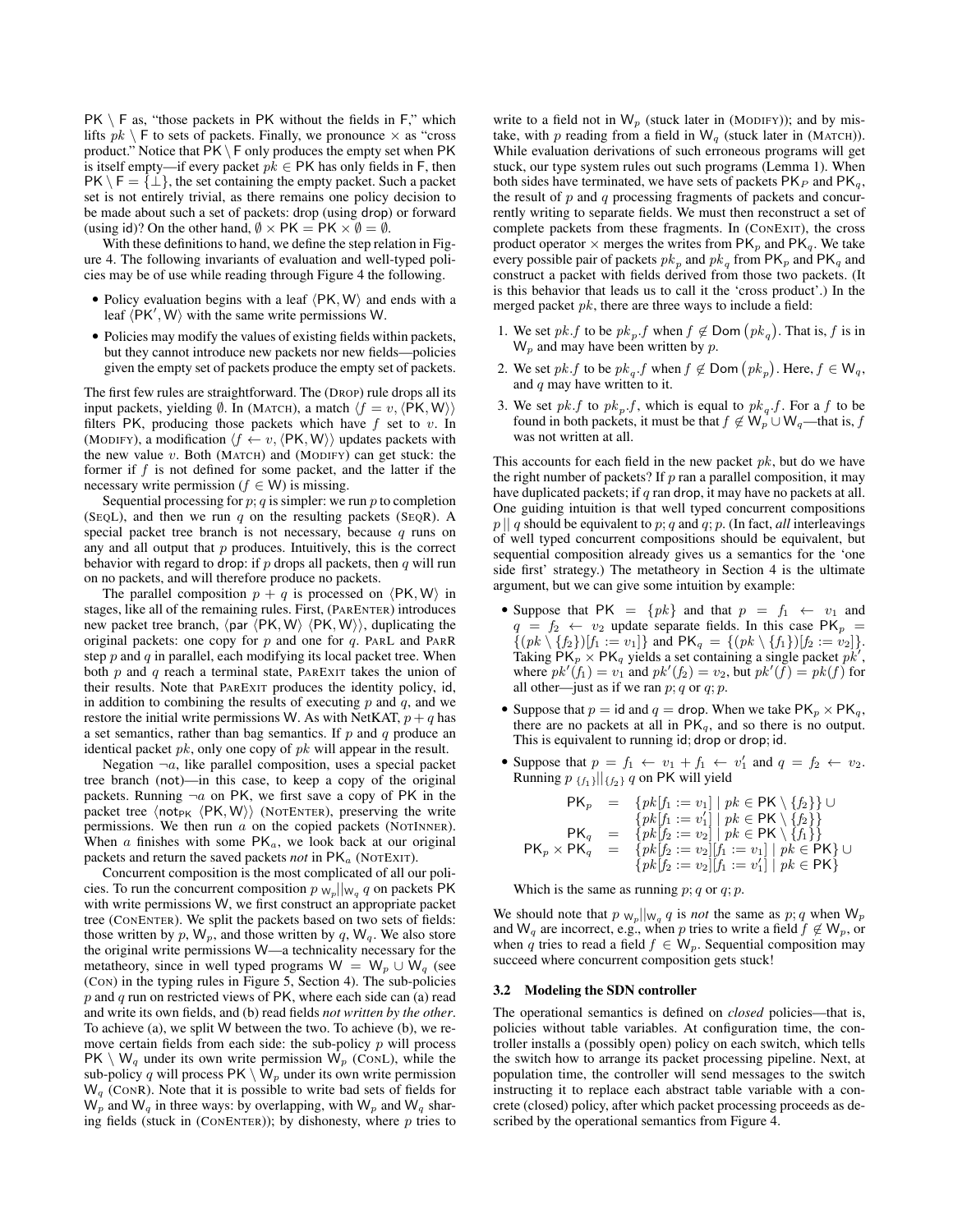#### Packet operations

$$
pk[f := v] = \lambda f' \cdot \begin{cases} v & f = f' \\ pk(f') & \text{otherwise} \end{cases}
$$

$$
pk \setminus F = \lambda f \cdot \begin{cases} \frac{1}{\mu k(f)} & \text{otherwise} \end{cases}
$$

$$
pk \setminus F = \{pk \setminus F | pk \in PK\}
$$

$$
pk \setminus F = \{pk \setminus F | pk \in PK\}
$$

$$
pk \setminus \{pk \in PK\}
$$

$$
pk \setminus \{pk \in PK\}
$$

$$
pk \setminus \{pk \in PK\}
$$

$$
pk \setminus \{pk \in PK\}
$$

$$
pk \setminus \{pk \in PK\}
$$

$$
pk \setminus \{pk \in PK\}
$$

$$
pk \setminus \{pk \in PK\}
$$

$$
pk \setminus \{pk \in PK\}
$$

$$
pk \setminus \{pk \in PK\}
$$

$$
pk \setminus \{pk \in PK\}
$$

$$
pk \setminus \{pk \in PK\}
$$

$$
pk \setminus \{pk \in PK\}
$$

$$
pk \setminus \{pk \in PK\}
$$

$$
pk \setminus \{pk \in PK\}
$$

$$
pk \setminus \{pk \in PK\}
$$

$$
pk \setminus \{pk \setminus \{pk \setminus RF\}
$$

$$
pk \setminus \{pk \setminus RF\}
$$

$$
pk \setminus \{pk \setminus RF\}
$$

$$
pk \setminus \{pk \setminus RF\}
$$

$$
pk \setminus \{pk \setminus RF\}
$$

$$
k \setminus \{pk \setminus RF\}
$$

$$
k \setminus \{pk \setminus RF\}
$$

$$
k \setminus \{pk \setminus RF\}
$$

$$
k \setminus \{pk \setminus RF\}
$$

$$
k \setminus \{pk \setminus RF\}
$$

$$
k \setminus \{pk \setminus RF\}
$$

$$
k \setminus \{pk \setminus RF\}
$$

$$
k \setminus \{pk \setminus RF\}
$$

$$
k \setminus \{pk \setminus RF\}
$$

$$
k \setminus \{pk \setminus RF\}
$$

$$
k \setminus \{pk \setminus RF\}
$$

$$
k \setminus \
$$

Figure 4. Concurrent NetCore operational semantics

Definition 1. *Population-time updates and closing functions.*

*Popluation-time updates*  $b \in \text{Var} \rightarrow$  Policy *Closing functions*  $T_b \in$  Policy  $\rightarrow$  Policy

We model population-time updates as partial functions mapping table variables to closed policies. The function  $T_b$  (p) structurally recurses through a policy  $p$ , replacing each table variable  $x$  with  $b(x)$ . That is, the policy p is a configuration-time specification, and  $T_b$  (p) is an instance of that specification populated according to the update function b. Population-time updates and closing functions will play a large role in Section 6, when we present a compilation algorithm for transforming a policy (and subsequent updates) to fit on a fixed target architecture.

## 4. Metatheory

The operational semantics of Section 3.1/Figure 4 defines the behavior of policies on packets. A number of things can cause the operational semantics to get stuck, which is how we model errors:

- 1. Unsubstituted variables—they have no corresponding rule.
- 2. Reads of non-existent fields—(MATCH) can't apply if there are packets  $pk \in PK$  such that  $f \notin Dom (pk)$ , as might happen if CONENTER were to split packets incorrectly.
- 3. Writes to fields without write permission—(MODIFY) only allows writes to a field  $f$  if  $f \in W$ .
- 4. Race conditions—concurrency splits the packet tree based on the write permissions of its subpolicies, and incorrect annotations can lead to stuckness via being unable to apply (CONENTER), which requires that  $W_p \cap W_q = \emptyset$ , or via getting stuck on (2) or (3) later in the evaluation due to the reduced fields and permissions each concurrent sub-policy runs with.

We define a type system in Figure 5, with the aim that well typed programs won't get stuck—a property we show in our proof of normalization, Lemma 1. First, we define entirely standard typing contexts, Γ. We will only run policies typed in the empty environment, i.e., with all of their tables filled in. Before offering typing rules for policies, we define well formedness of types and typing of packet sets. A type  $\tau = (R, W)$  is well formed if R and W are subsets of a globally fixed set of fields F and if R∩W is empty. A set of packets PK conforms to a type  $\tau = (R, W)$  if every packet  $pk \in PK$  has *at least* those fields in R ∪ W.

The policies id and drop can both be typed at any well formed type, by (ID) and (DROP), respectively. Table variables  $(x : \tau)$ are typed at their annotations,  $\tau$ . The matching policy  $f = v$  is well typed at  $\tau$  when f is readable or writable (MATCH). Similarly,  $f \leftarrow v$  is well typed at  $\tau$  when f is writable in  $\tau$  (MODIFY).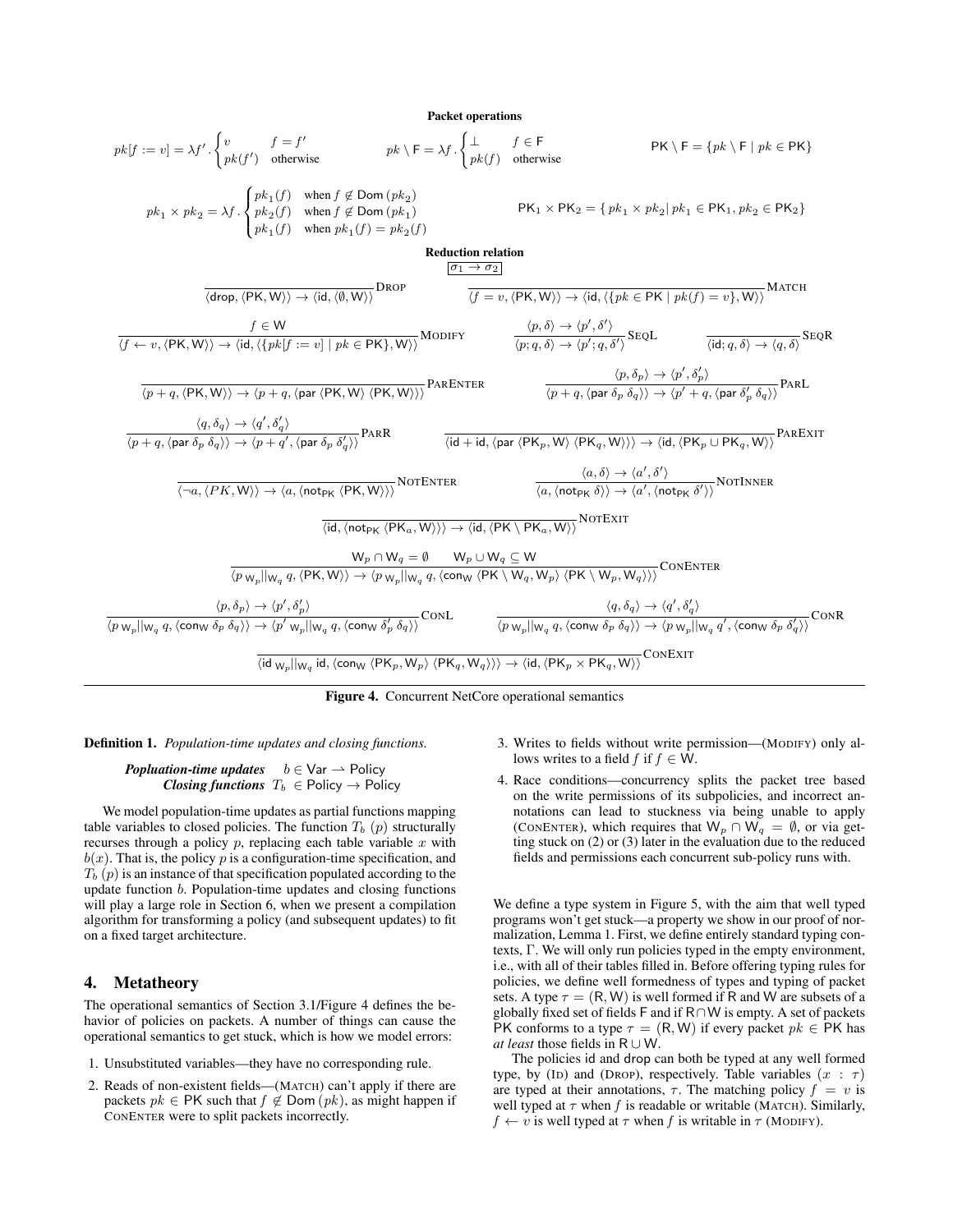

Figure 5. Concurrent NetCore typing rules

Negations  $\neg a$  are well typed at  $\tau = (R, W)$  by (NOT) when a is well typed at the read-only version of  $\tau$ , i.e.,  $(R, \emptyset)$ . We restrict the type to being read-only to reflect the fact that (a) only predicates can be negated, and (b) predicates never modify fields.

If p is well typed at  $\tau_1$  and q is well typed at  $\tau_2$ , then their parallel composition  $p + q$  is well typed at  $\tau_1 \cup \tau_2$ . Union on types is defined in Figure 4 as taking the highest privileges possible: the writable fields of  $\tau_1 \cup \tau_2$  are those that were writable in either  $\tau_1$ or  $\tau_2$ ; the readable fields of the union are those fields that were readable in one or both types but weren't writable in either type. We give their sequential composition the same type.

Concurrent composition has the most complicated type—we must add (conservative) conditions to prevent races. Suppose  $\Gamma \vdash$  $p : (R_p, W_p)$  and  $\Gamma \vdash q : (R_q, W_q)$ . We require that:

- There are no write-write dependencies between p and  $q$  ( $W_p \cap$  $W_q = \emptyset$ ; a requirement of (CONENTER).
- There are no read-write or write-read dependencies between  $p$ and q ( $W_p \cap R_q = \emptyset$  and  $R_p \cap W_q = \emptyset$ ). This guarantees that (MATCH) won't get stuck trying to read a field that isn't present.

If these conditions hold, then we say the concurrent composition is well typed:  $\Gamma \vdash p_{W_p} ||_{W_q} q : (\mathsf{R}_p, \mathsf{W}_p) \cup (\mathsf{R}_q, \mathsf{W}_q)$ . Note that this means that the W stored in the con packet tree will be  $W_p \cup W_q$ , and well typed programs meet the  $\mathsf{W}_p \cup \mathsf{W}_q \subseteq \mathsf{W}$  requirement of (CONENTER) exactly. These conditions are conservative—some concurrent compositions with overlapping reads and writes are race-free. We use this condition for a simple reason: switches make similar disjointness restrictions on concurrent tables.

Two metatheorems yield a strong result about our calculus: strong normalization. We first prove well typed policies are normalizing when run on well typed leaves  $\langle PK, W \rangle$ —they reduce to the terminal state  $\langle id, \langle PK', W \rangle \rangle$  with some other, well typed set of packets PK' and the same write permissions W.

Lemma 1 (Normalization). *If*

 $\vdash \tau = (R, W)$  *and*  $\vdash$  PK :  $\tau$  *and*  $\cdot \vdash p : \tau$  $then \langle p, \langle \mathsf{PK}, \mathsf{W} \rangle \rangle \rightarrow^* \langle \mathsf{id}, \langle \mathsf{PK}', \mathsf{W} \rangle \rangle$  *such that*  $I. \vdash \mathsf{PK}' : \tau$ *, and* 2.  $PK' \setminus W \subseteq PK \setminus W$ .

*Proof.* By induction on the policy p, leaving  $\tau$  general. The only difficulty is showing that (CONEXIT) can always successfully merge the results of well typed concurrency, which can be seen by a careful analysis of the cross product, using part (2) of the IH to show that fields not in the write permission W are "read-only".  $\Box$ 

Next we show that our calculus is confluent—even for ill typed terms. This result may be surprising at first, but observe that concurrency is the only potential hitch for confluence. A concurrent composition with an annotation that conflicts with the reads and writes of its sub-policies will get stuck before ever running (CONEXIT). Even ill typed programs will be confluent—they just might not be confluent at terminal states. We can imagine an alternative semantics, where concurrency really worked on shared state—in that formulation, only well typed programs would be confluent.

**Lemma 2** (Confluence). *If*  $\sigma \rightarrow^* \sigma_1$  *and*  $\sigma \rightarrow^* \sigma_2$  *then there exists*  $\sigma'$  *such that*  $\sigma_1 \rightarrow^* \sigma'$  *and*  $\sigma_2 \rightarrow^* \sigma'$ *.* 

*Proof.* By induction on the derivation of  $\sigma \rightarrow^* \sigma_1$ , proving the (stronger) single-step diamond property first. П

Normalization and confluence yield *strong normalization*. Even though our small-step operational semantics is nondeterministic, well typed policies terminate deterministically. We can in fact do one better: our small-step semantics (without concurrency) coincides exactly with the denotational semantics of NetKAT [3], though we (a) do away with histories, and (b) make the quantification in the definition of sequencing explicit. Since our policies are 'switch-local', we omit Kleene star.

**Lemma 3** (Adequacy). *If*  $\cdot \vdash p : \tau = (R, W)$  *with no concurrency, then for all packets*  $\vdash$  PK :  $\tau$ , *if*  $\langle p, \langle \overrightarrow{PK}, W \rangle \rangle \rightarrow^* \langle \text{id}, \langle \overrightarrow{PK}', W \rangle \rangle$  $then$   $PK' = \bigcup_{pk \in \text{PK}} [p]$   $pk$ *, where:* 

$$
\begin{array}{rcl}\n[p] & \in & \mathsf{PK} \to \mathcal{P}(\mathsf{PK}) \\
[\![\mathbf{id}]\!] pk & = & \{pk\} \\
[\![\mathsf{drop}]\!] pk & = & \emptyset\n\end{array}
$$
\n
$$
\begin{array}{rcl}\n[f = v] pk & = & \left\{\{pk\} & pk(f) = v \right\} \\
[f \leftarrow v] pk & = & \left\{pk[f := v]\right\} \\
[\![\neg a]\!] pk & = & \left\{pk\right\} \setminus ([\![a]\!] pk) \\
[\![p + q]\!] pk & = & \left\{pk\right\} \cup [\![q]\!] pk \\
[\![p; q]\!] pk & = & \bigcup_{pk' \in [\![p]\!]pk} [\![q]\!] pk'\n\end{array}
$$

*Proof.* By induction on  $\cdot \vdash p : \tau$ .

The set-based reasoning principles offered by the denotational semantics are quite powerful. We can in fact characterize the behavior of *well typed* concurrent compositions as:

$$
\begin{array}{rcl}\n\left[ p|_{W_p}||_{W_q} q \right] & \triangleq & \left[ p; q \right] & \text{(Lemma 5)} \\
& = & \left[ q; p \right] & \text{(Lemma 4)}\n\end{array}
$$

**Lemma 4** (Concurrency commutes). *If*  $\vdash$  PK :  $\tau$  *then* 

$$
\leftarrow p \mathop{\mathsf{w}}\nolimits_p||\mathop{\mathsf{w}}\nolimits_q q : \tau \text{ and } \langle p \mathop{\mathsf{w}}\nolimits_p||\mathop{\mathsf{w}}\nolimits_q q, \mathsf{PK} \rangle \to^* \langle \mathop{\mathsf{id}}\nolimits, \mathsf{PK}' \rangle \n\Longleftrightarrow \leftarrow q \mathop{\mathsf{w}}\nolimits_q||\mathop{\mathsf{w}}\nolimits_p p : \tau \text{ and } \langle q \mathop{\mathsf{w}}\nolimits_q||\mathop{\mathsf{w}}\nolimits_p p, \mathsf{PK} \rangle \to^* \langle \mathop{\mathsf{id}}\nolimits, \mathsf{PK}' \rangle.
$$

*Proof.* We reorder the congruence steps so that whenever we use CONL in one derivation, we use CONR in the other, and vice versa. Confluence (Lemma 2) proves the end results equal. $\Box$ 

 $\Box$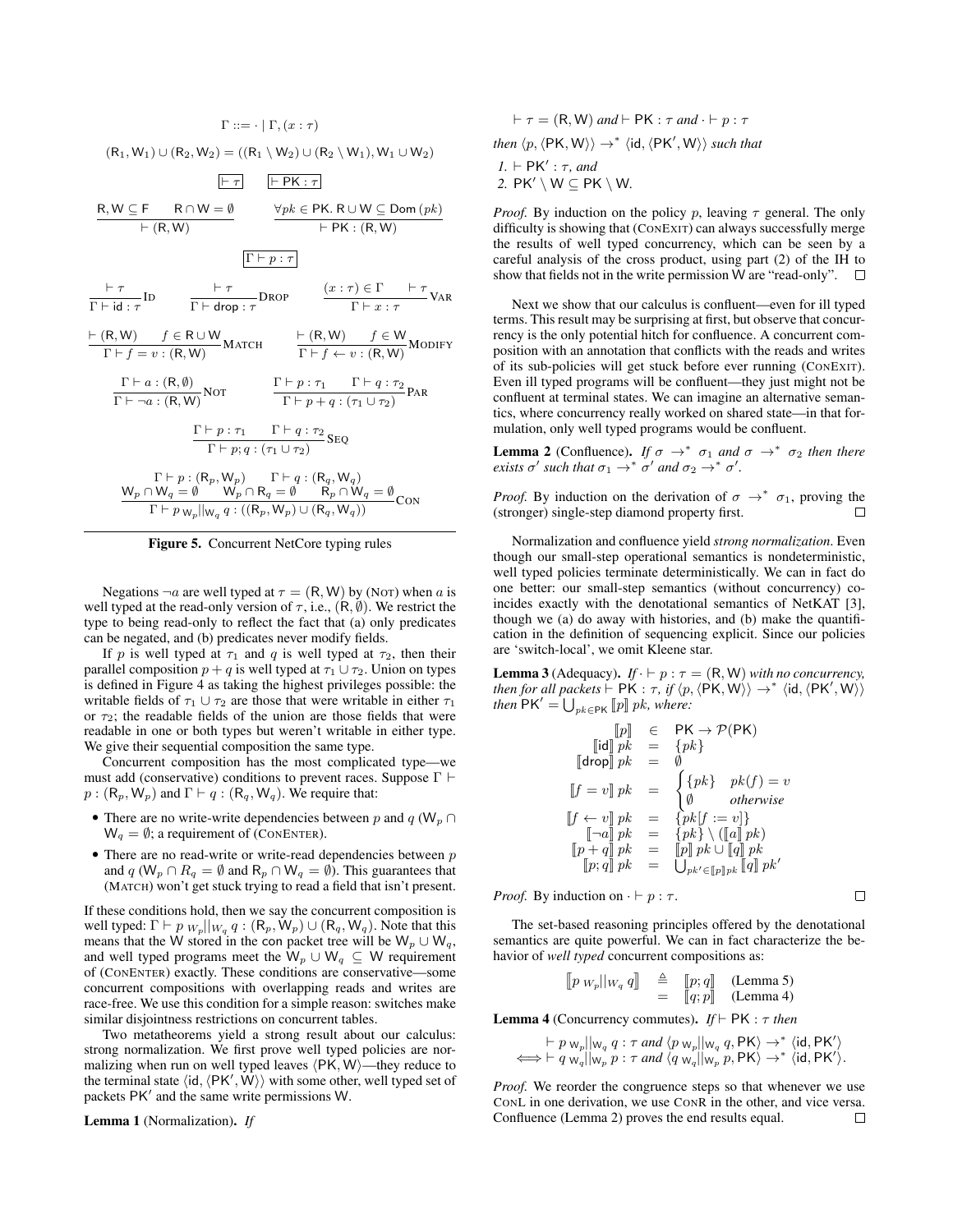**Lemma 5** (Concurrency serializes).  $If \vdash p \le p_{\vert W_q} q : (R, W)$  $and \vdash \, \mathsf{PK} : \tau$  then  $\langle p_{\,W_p} | |_{W_q} \, q, \langle \mathsf{PK}, \mathsf{W} \rangle \rangle \rightarrow^* \overline{\langle \mathsf{id}, \langle \mathsf{PK}', \mathsf{W} \rangle \rangle} \, \mathit{iff}$  $\langle p; q, \langle \mathsf{PK}, \mathsf{W} \rangle \rangle \rightarrow^* \langle \mathsf{id}, \langle \mathsf{PK}^{\prime}, \mathsf{W} \rangle \rangle.$ 

*Proof.* Rewriting derivations by confluence (Lemma 2) to run  $p$  using (CONL/SEQL) and then  $q$  (nesting in CONR under concurrency). We rely on auxiliary lemmas relating, for all  $p$ ,  $p$ 's behavior on  $PK \setminus W_q$  and on PK (when  $R_p \cap W_q = W_p \cap W_q = \emptyset$ ).  $\Box$ 

# 5. Modeling RMT and FlexPipe architectures

In addition to serving programmers at a user level, our language of network policies can model the hardware layout of a switch's packet-processing pipeline. When we interpret Concurrent NetCore policies as pipelines, table variables represent TCAM or SRAM tables, and combinators describe how tables are connected.

Figure 6 presents models for the RMT and FlexPipe architectures at a finer level of detail than in Section 2.2. Both the RMT and FlexPipe architectures share some physical characteristics, including the physical layout of hardware tables. These physical tables are built from SRAM or TCAM memory and hold rules that match on packet header fields and, depending on the results of the match, modify the packet header. Each table has a fixed amount of memory, but it can be reconfigured, in the same way the height and width of a rectangle can vary as the area remains constant. The width of a table is determined by the number of bits it matches on from the packet header, and the height determines the number of rules it can hold. Hence, knowing in advance that the controller will only ever install rules that match on the src is valuable information, as it allows more rules to be installed. Although both chips support complex operations—such as adding and removing fields, arithmetic, checksums, and field encryption—we only model rewriting the value of header fields.

Physical tables are so-called match/action tables: the table comprises an ordered list of rules matching some fields on the header of a packet. The table selects a matching rule and executes its corresponding action. We model physical tables in the pipeline as table variables, so we must be careful that our compiler only substitutes in policies that look like rules in a match/action table. In an implementation of a compiler from Concurrent NetCore to a switch, we would have to actually translate the rule-like policies to the switchspecific rule population instructions. In our model and the proofs of correctness, we treat policies of the form

#### matches; crossbar; actions

as rules (the translation to syntactically correct OpenFlow rules is straightforward enough at this point). The matches policy matches some fields and selects actions to perform; the crossbar policy collects the actions selected, and then the actions policy runs them. (We elaborate on these phases below.) We believe that this is an adequate model, since it would not be hard to translate CNC policies in this form to rules for a particular switch. Our model requires that run-time updates to physical tables be of the form above; i.e., the binding  $b(x : \tau)$  (Definition 1) has a rule-like tripartite structure.

If statements. Before examining each physical table stage in detail, it is worth noting that the multicast combinator also serves as a form of disjunction. For example, consider the policy  $a$ ;  $p$  +  $\neg a$ ; q. The packet splits into two copies, but the predicates on the left- and right-hand sides of  $+$  are disjoint—at least one copy will always be dropped. Hence, this particular form never actually produces multiple packet copies. It is useful to know syntactically that no multicast happens—as we will see, it turns out that physical table stages contain sequences of nested if statements. We write (if a then p else q) for  $(a; p + \neg a; q)$ .

Physical tables. Each variable mapped to a physical table by the binding  $b(x : \tau)$  comprises three stages. The *match* stage is first. A single match (match<sub>i</sub>) sets the metadata field act<sub>i</sub> based on a subset of fields drawn from the packet header. These fields implicitly determine the width of the match. The metadata field act<sub>i</sub> holds an action identifier  $A_{ik}$ , a stand-in for the slightly more structured action languages of the RMT and FlexPipe chips. By convention, the  $j$  index of action identifiers groups updates to the same fields. For example,  $A_{11} \ldots A_{1k}$  might correspond to updating the src field,  $A_{21} \ldots A_{2j}$  the dst field, and so on. By construction, action selection is written to a metadata field  $act<sub>i</sub>$  that is unique to that match, allowing for the match stage to execute multiple matches concurrently. Once the  $act<sub>i</sub>$  fields are set, the physical table has a *crossbar* that combines the metadata fields and selects the actions to execute—which we model with metadata fields  $do_{A_{ik}}$ , one for each  $A_{jk}$ . Each field do<sub> $A_{jk}$ </sub> is consumed by an *action* stage, which runs the corresponding actions on the packet. Each action $_f$  stage tests for actions denoting updates to field  $f$ , which allows actions to execute concurrently.

As an example, suppose we would like to compile the routing and firewall policies  $(r || w)$  from Figure 2 as a single physical table.

$$
r = in = 1; \text{out} \leftarrow 2 + in = 2; \text{out} \leftarrow 1
$$
  

$$
w = in = 1; (\text{typ} = ssh + \text{typ} = http) + \neg(in = 1)
$$

First, let's fix four concrete action values—we'll say that a value of 11 means "modify the out field to 1" (out  $\leftarrow$  1); a value of 12 means "modify the out field to 2" (out  $\leftarrow$  2); a value of 31 means "do nothing" (id); and a value of 41 means "drop the packet" (drop). We begin by defining two concurrent match stages, one each for  $r$  and  $w$ .

$$
\begin{array}{rcl} \mathsf{match}_r & = & \text{if in = 1 then act}_r \leftarrow 12 \\ & & \text{else if in = 2 then act}_r \leftarrow 11 \\ & & \text{else act}_r \leftarrow 41 \\ & & \text{if in = 1; typ = \mathit{ssh} \text{ then act}_w \leftarrow 31} \\ & & \text{else if in = 1; typ = \mathit{http} \text{ then act}_w \leftarrow 31} \\ & & \text{else if in = 1 then act}_w \leftarrow 41 \\ & & \text{else act}_w \leftarrow 31 \\ & & \text{else act}_w \leftarrow 31 \\ & & \text{match}_r \mid \mid \mathsf{match}_w \end{array}
$$

The match<sub>r</sub> construct mirrors the structure of r, but rather than directly modifying the out field directly, it assigns an action identifier to the  $act<sub>r</sub>$  metadata field. Encoding w is slightly more complex, thanks to the presence of disjunction  $(+)$  and negation. But it follows a similar pattern: In addition to converting  $w$  to a sequence of nested if statements, match<sub>w</sub> assigns an action identifier to the  $act_w$  metadata field in place of taking an action directly. The matches stage is made up of match<sub>r</sub> and match<sub>w</sub> composed concurrently.

The crossbar stage collects the action values assigned in the matches stage in order to communicate them to the actions stage, where modifications to the packet header fields occur.

$$
\begin{array}{rcl}\n\text{crossbar} & = & \text{if } \text{act}_r = 11 + \text{act}_w = 11 \text{ then } \text{do}_{11} \leftarrow 1 \\
& \text{else if } \text{act}_r = 12 + \text{act}_w = 12 \text{ then } \text{do}_{12} \leftarrow 1 \\
& \text{else if } \text{act}_r = 31 + \text{act}_w = 31 \text{ then } \text{do}_{31} \leftarrow 1 \\
& \text{else if } \text{act}_r = 41 + \text{act}_w = 41 \text{ then } \text{do}_{41} \leftarrow 1 \\
& \text{else } \text{drop}\n\end{array}
$$

The actions stage consumes the output of the crossbar in order to effect modifications to the header fields. Actions on the same field are grouped; in this case, modifications to the out field are handled by  $\arctan_{\text{out}}$ . This allows each action group to be executed concurrently, because they operate on different fields by construc-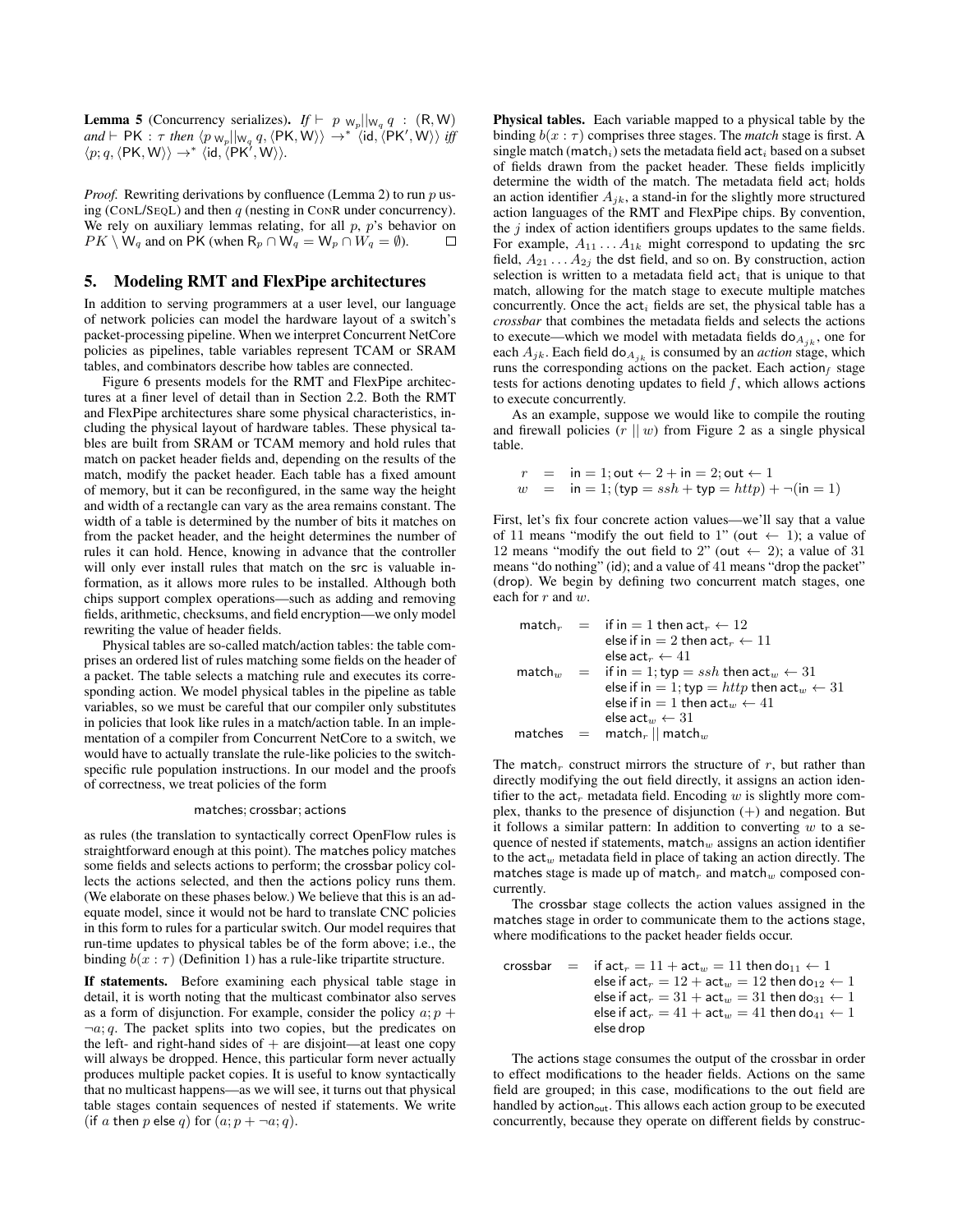|                       | <b>Physical tables</b>                                                                                                                             |  | <b>RMT</b> model                                                                                                                                                                     |
|-----------------------|----------------------------------------------------------------------------------------------------------------------------------------------------|--|--------------------------------------------------------------------------------------------------------------------------------------------------------------------------------------|
|                       | match, = if $f_{11} = v_{11}; \ldots; f_{1n} = v_{1n}$<br>then $\text{act}_i \leftarrow A_{i1}$<br>else if $f_{21} = v_{21}$ ; ; $f_{2m} = v_{2m}$ |  | multicast $= (out_1 = 1; f_{\text{taf}} \leftarrow v_1; \text{out} \leftarrow 1)$<br>$+$ ( <i>out</i> <sub>2</sub> = 2; $f_{\text{tar}} \leftarrow v_2$ ; out $\leftarrow$ 2)<br>$+$ |
|                       | then $\texttt{act}_i \leftarrow A_{k2}$<br>else                                                                                                    |  | pipeline $=$ physical, $\ldots$ ; physical, $\ldots$ ; multicast;<br>physical <sub><math>k+1</math></sub> ; ; physical <sub>32</sub>                                                 |
|                       | matches $=$ match $\ $ match $\  \ldots$                                                                                                           |  | where $k \leq 16$                                                                                                                                                                    |
| crossbar              | $=$ if act <sub>1</sub> = $A_{11}$ + act <sub>2</sub> = $A_{11}$ +<br>then do $A_{11} \leftarrow 1$                                                |  | <b>FlexPipe model</b>                                                                                                                                                                |
|                       | else if $act_1 = A_{21} + act_2 = A_{21} + $                                                                                                       |  | mirror = $m = 0 + \sum_i m_i = 1; m \leftarrow i$                                                                                                                                    |
|                       | then do $A_{21} \leftarrow 1$<br>else                                                                                                              |  | egress = if $f_{11} = v_{11}; \ldots; f_{1n} = v_{1n}$<br>then $f'_{11} \leftarrow v'_{11}; \ldots; f'_{1n} \leftarrow v'_{1n}$                                                      |
|                       | $\text{action}_j = \text{if } \text{do}_{A_{j1}} = 1 \text{ then perform } A_{j1}$ 's writes                                                       |  | else if $f_{21} = v_{21}$ ; ; $f_{2m} = v_{2m}$                                                                                                                                      |
|                       | else if do $A_{i2} = 1$ then perform $A_{i2}$ 's writes<br>$\cdot$                                                                                 |  | then $f'_{21} \leftarrow v'_{21}; \ldots; f'_{2n} \leftarrow v'_{2n}$<br>else $\ldots$                                                                                               |
|                       | $\text{actions} = \text{action}_1    \text{action}_2    \dots$                                                                                     |  | flood = $\sum_i out_i = 1$ ; out $\leftarrow i$                                                                                                                                      |
| physical $= x : \tau$ |                                                                                                                                                    |  | $pair = physical_1; physical_2$                                                                                                                                                      |
|                       | $T_h$ (physical) $=$ matches; crossbar; actions                                                                                                    |  | diamond $=$ pair <sub>1</sub> ; (pair <sub>2</sub> )  pair <sub>3</sub> ); pair <sub>4</sub>                                                                                         |
|                       |                                                                                                                                                    |  | $pi$ pipeline $=$ diamond; mirror; egress; flood                                                                                                                                     |

Figure 6. Modeling RMT and Intel FlexPipe.

tion.

| $action_{out}$ | $=$ | if do <sub>11</sub> = 1 then out $\leftarrow 1$                                                          |
|----------------|-----|----------------------------------------------------------------------------------------------------------|
|                |     | else if do <sub>12</sub> = 1 then out $\leftarrow 2$                                                     |
|                |     | else id                                                                                                  |
| actionid       | $=$ | if $do_{31} = 1$ then id                                                                                 |
|                |     | else id                                                                                                  |
| actiondrop     |     | $=$ if do <sub>41</sub> $=$ 1 then drop                                                                  |
|                |     | else id                                                                                                  |
| actions        | $=$ | $\textsf{action}_{\textsf{out}}$    $\textsf{action}_{\textsf{id}}$    $\textsf{action}_{\textsf{drop}}$ |

Separating tables into three stages may seem excessive, but suppose r also modified the typ field. In this case,  $r \parallel w$  is no longer well typed (because  $r$  writes to typ while  $w$  reads from it), but we may still extract concurrency from  $w; r$ : By splitting reading and writing into separate phases, the match stage for applying the access control policy (match $_w$ ) can run concurrently with the match determining the output port (match<sub>r</sub>) with little change from the example above. Concurrent processing like this is a key feature of both the RMT and FlexPipe architectures.

RMT. The RMT chip provides a thirty-two table pipeline divided into ingress and egress stages, which are separated by a multicast stage. As a packet arrives, tables in the ingress pipeline act upon it before it reaches the multicast stage. To indicate that the packet should be duplicated, ingress tables mark a set of metadata fields corresponding to output ports on the switch. The multicast stage maintains a set of queues, one per output port. The chip enqueues a copy of the packet (really a copy of the packet's header and a pointer to the packet's body) into those queues selected by the metadata, optionally marking each copy with a distinct tag. Finally, tables in the egress pipeline process each copy of the packet.

We model the multicast stage as the parallel composition of sequences of tests on header and metadata fields followed by the assignment of a unique value tag and an output port, where each summand corresponds to a queue in the RMT architecture. We model the ingress and egress pipelines as sequences of tables, where each of the thirty-two tables may be assigned to one pipeline or the other, but not both. The RMT architecture makes it possible to divide a single physical table into pieces and assign each piece to a different pipeline. We leave modeling this as future work.

FlexPipe. While physical tables have built-in concurrency within match and action stages, the FlexPipe architecture also makes use of concurrency between physical tables. The ingress pipeline is arranged in a diamond shape. Each point of the diamond is built from two tables in sequence, with incoming packets first processed by the first pair, then concurrently by the next two pairs, and finally by the last pair. This built-in concurrency is optimized for common networking tasks, such as checking packets against an access control list while simultaneously calculating routing behavior—as in our firewall example of Figure 2.

The FlexPipe architecture breaks multicast into two stages separated by a single egress stage. The mirror stage makes up to four additional copies of the packet. Each copy sets a unique identifier to a metadata field  $m$  and writes to a bitmap  $out$  corresponding to the ports on which this copy will eventually be emitted—this allows for up to five potentially modified packets to be emitted from each port for each input packet. The egress stage matches on the metadata field  $m$  and various other fields to determine which modifications should be applied to the packet, and then applies those corresponding updates. Finally, the flood stage emits a copy of each mirrored packet on the ports set in its out bitmap.

## 6. Compilation

Compilation consists of several passes, each of which addresses a discrepancy between the expressivity of the high-level policy and the physical restrictions of the hardware model. In this section, we target the RMT architecture.

- Multicast consolidation transforms a policy with arbitrary occurrences of multicast  $(+)$  into a pipelined policy wherein multicast occurs at just a single stage.
- Field extraction moves modifications of a given field to an earlier stage of a pipelined policy.
- Table fitting partitions a pipelined policy into a sequence of tables, possibly combining multiple policy fragments into a single table.

Each pass takes a well-typed policy as input and produces an equivalent, refactored policy as well as a *binding transformer* as output.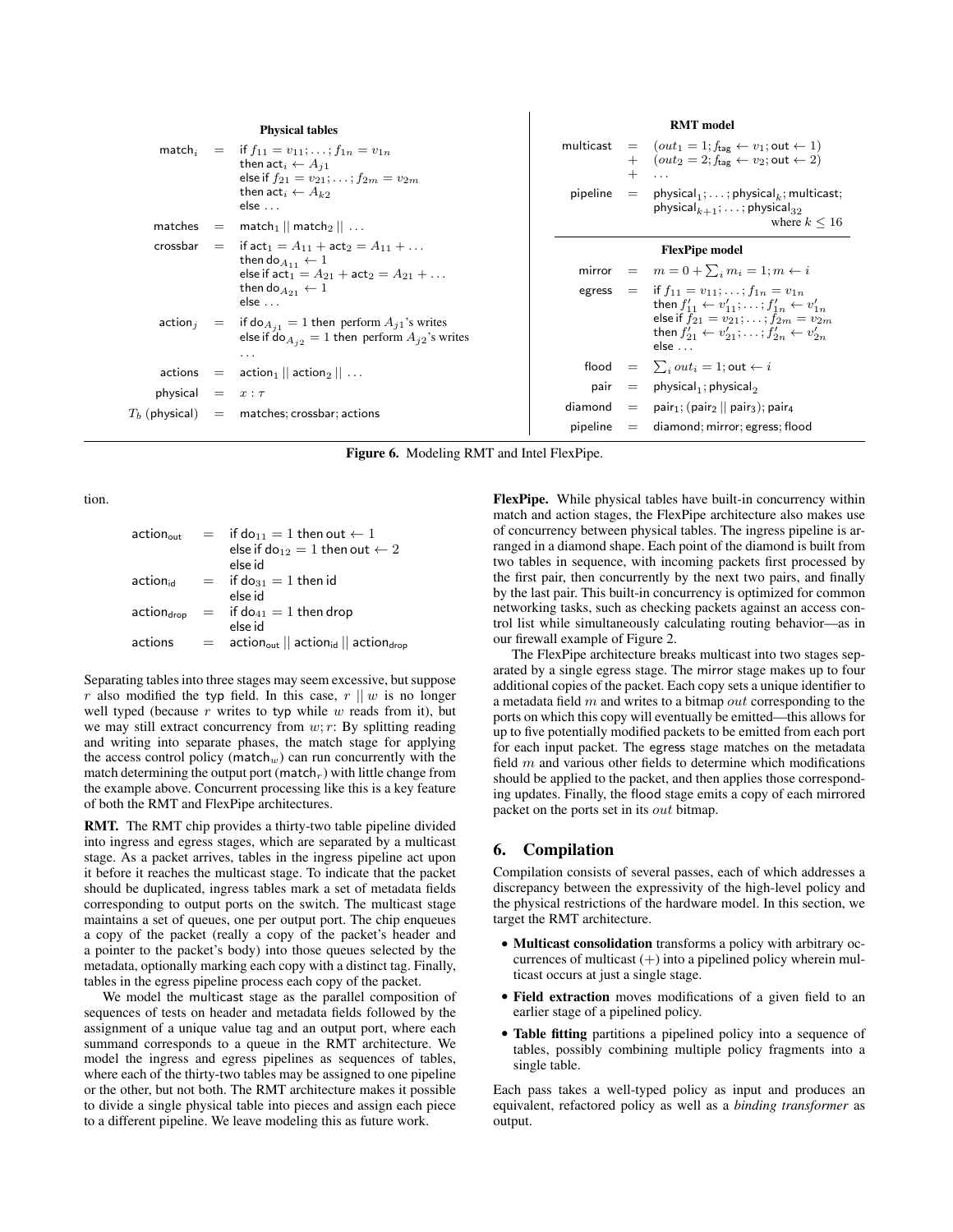Definition 2 (Binding transformer). *A binding transformer* θ *is an operator on table bindings* b*.*

$$
\theta \in (\text{Var} \rightarrow \text{Policy}) \rightarrow \text{Var} \rightarrow \text{Policy}
$$

Binding transformers play the role of the "generated rule translator" from Figure 1. In other words, during the switch population phase, the controller will issue table bindings b—essentially, closing substitutions, see Definition 1—in terms of the original policy, pre-compilation. It is the binding transformer  $\theta$ 's job to transform these table bindings so that they can be applied sensibly to the postcompilation pipeline configured on the switch.

#### 6.1 Multicast consolidation

There are two important differences between the kind of multicast that Concurrent NetCore offers and the kind supported by the RMT pipeline. First, multicast may not occur arbitrarily in the RMT pipeline; rather, there is a fixed multicast stage sandwiched between two pipelines. Second, the multicast stage must know the destination output port of each packet copy *at the time the packet is copied.* We use *multicast consolidation* to rewrite a highlevel policy into a form with a distinct multicast stage. The next section describes how we use *field extraction* to extract potential modifications to a given field from a subpolicy—which we will use to isolate writes to the output port to the multicast stage.

Informally, multicast consolidation works as follows. Suppose a policy p contains two instances of parallel composition, along with subpolicies  $q, r$ , and  $s$  that do not contain parallel composition.

$$
p = q + r + s
$$

Multicast consolidation rewrites p into two stages: the *consolidation* stage makes three copies of the packet and sets a fresh metadata field unique to each packet.

$$
p_c = f_1 \leftarrow 1 + f_2 \leftarrow 1 + f_3 \leftarrow 1
$$

Next, the *egress* stage replaces the original occurrences of multicast in  $p$  with a sequence of tests on the new metadata fields.

$$
p_e = \text{if } f_1 = 1 \text{ then } q \text{ else id};
$$
  
if  $f_2 = 1 \text{ then } r \text{ else id};$   
if  $f_3 = 1 \text{ then } s \text{ else id}$ 

The consolidation and egress stages are composed sequentially. By convention, fresh metadata fields are initialized to zero. Hence,  $p_c$ ;  $p_e$  acts equivalently to p, producing at most three packets: one processed by  $q$ , another by  $r$ , and a third by  $s$ .

To capture this formally, we define syntactically restricted forms for the consolidation and egress stages that model consolidated packet duplication and tagging. The consolidation form is similar to the multicast stage presented in Figure 6 but slightly higherlevel, in that it may contain table variables and additional field modifications—later compilation phases will factor these out.

Definition 3 (Multicast consolidation stages).

\n
$$
\text{considering sequence } s \quad ::= \Pi_i f_i \leftarrow 1 \mid (x : \tau); \Pi_i f_i \leftarrow 1
$$
\n

\n\n
$$
\text{considering range } m \in \mathbb{M} \ ::= \sum_i a_i; s_i
$$
\n

\n\n
$$
\text{egress stage } n \in \mathbb{N} \ ::= \text{id} \mid x : \tau \mid n; r
$$
\n

\n\n
$$
n; \text{if } \Pi_i f_i = 1 \text{ then } r \text{ else } \text{id}
$$
\n

A *consolidation stage* is the sum of zero or more predicated *consolidation sequences*, each of which assigns to a set of fields (used for tagging each packet copy for later processing). We use the product notation  $\Pi_i f_i \leftarrow v_i$  to stand for a sequence of field modifications  $f_1 \leftarrow v_1; \ldots; f_n \leftarrow v_n$ . Sequences may optionally begin with tables, which allows for multicast to be increased or decreased at run time.

An *egress stage* consists of a sequence of smaller policies. The sequence may begin with a table, which allows the egress stage to grow or shrink at population time; otherwise, it begins with id. Each remaining subpolicy takes one of two forms. Either it is drawn from the fragment of CNC that does not contain multicast, which we represent with the metavariable  $r$ , or it may be a multicast-free fragment embedded within an if statement that tests some subset of the metadata fields set in the consolidation stage. Intuitively,  $r$ alone represents a part of the original policy to be applied to all multicast copies of the packet, whereas an if statement selectively applies the policy it wraps to some copies of the packet, leaving others untouched.

Definition 4 (Multicast consolidation).

pipeline ::  $(Var \rightarrow Nat) \rightarrow Policy \rightarrow (M \times N \times \Theta)$ 

Given an arbitrary policy  $p$ , the function pipeline  $s$   $p$  factors the policy into a consolidation stage  $m$  followed by an egress stage  $n$ . The argument  $s$  is a user-supplied hint mapping each table to the number of copies it may make of a packet. The pipeline function is syntax-directed and presented in its entirety in the technical appendix; we highlight two interesting cases here. As one might expect, the bulk of the work takes place in the multicast case:

\n
$$
p + q =
$$
\n $f = a$  fresh metadata field in\n  $det\left(\sum_i m_i\right), n_1, \theta_1 =$ \n $p =$ \n $det\left(\sum_i m_i\right), n_2, \theta_2 =$ \n $p =$ \n $p =$ \n $p =$ \n $p =$ \n $p =$ \n $p =$ \n $p =$ \n $p =$ \n $p =$ \n $p =$ \n $p =$ \n $p =$ \n $p =$ \n $p =$ \n $p =$ \n $p =$ \n $p =$ \n $p =$ \n $p =$ \n $p =$ \n $p =$ \n $p =$ \n $p =$ \n $p =$ \n $p =$ \n $p =$ \n $p =$ \n $p =$ \n $p =$ \n $p =$ \n $p =$ \n $p =$ \n $p =$ \n $p =$ \n $p =$ \n $p =$ \n $p =$ \n $p =$ \n $p =$ \n $p =$ \n $p =$ \n $p =$ \n $p =$ \n $p =$ \n $p =$ \n $p =$ \n $p =$ \n $p =$ \n $p =$ \n $p =$ \n $p =$ \n $p =$ \n $p =$ \n $p =$ \n $p =$ 

Given a policy  $p + q$ , our strategy is as follows. First, recursively consolidate  $p$  and  $q$ . Then, pick a fresh field  $f$  that neither  $p$  nor  $q$ use. For each summand in the consolidation stage produced from p, set  $f$  to 0, and assign 1 to  $f$  in summands produced from  $q$ . Finally, predicate each egress pipeline from  $p$  with  $f = 0$  and from  $q$  with  $f = 1$ —the qualify function transforms if a then n else id into an egress pipeline  $n'$  with the predicate a conjoined to the guard in each subseqent if statement. Finally, note that by construction,  $\theta$  functions extend the domain of table bindings to accommodate new table variables. Hence, we can simply compose the  $\theta$  functions produced by recursive compilation.

Table variables are the other tricky case—we must use the s argument to see how much more multicast has been reserved, deferring some of the multicast consolidation to rewrites that will occur during the population phase.

pipeline s (x : τ ) = let fs = s(x) fresh metadata fields in let t<sup>m</sup> = y : ({} , fs) in let t<sup>n</sup> = z : (τ.1 ∪ fs, τ.2) in let θ <sup>0</sup> = (λb, w.let m, n, θ = pipeline s (b x) in if w = y then m else if w = z then n else Tθ b w) in (tm, tn, θ<sup>0</sup> )

Applied to a table variable, the pipeline function produces a  $\theta$ function that, in turn, compiles all future table updates—using the s map to preallocate metadata fields for future updates. A key property of table updates is that they produce closed terms—hence, invoking pipeline inside  $\theta$  on the updated table b x runs no risk of divergence.

Example. As a brief example, let's look at how multicast consolidation will work on the  $r+m$  fragment of the example policy from Section 2. Recall that m contains a table variable—which may introduce more multicast later. The compiler relies on a hint, s, that pre-allocates metadata fields corresponding to the amount of multicast that future updates may contain. Let  $fs = s x$  be a set of such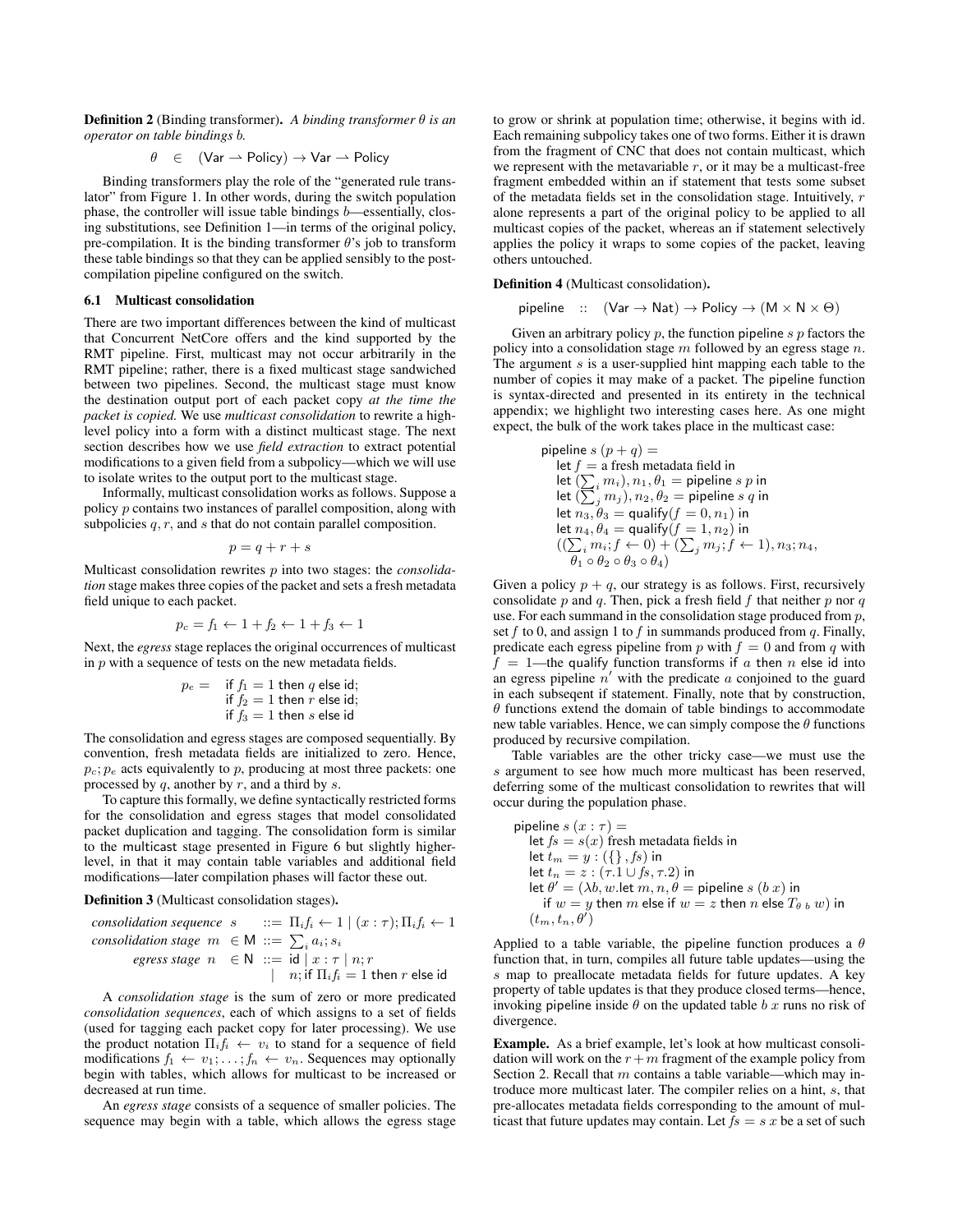fields. The policy produced by pipeline  $s(r + m)$  will be

$$
(f \leftarrow 0 + y : (\{\text{typ, src}\}, fs); f \leftarrow 1);
$$
  
(if  $f = 0$  then  $r$  else id);  
(if  $f = 1$  then  $z : (\{\text{typ, src}\} \cup fs, \{\text{out}\})$  else id),

and the binding transformer  $\theta$  will be

$$
(\lambda b, w.\text{let } q, r, \theta' = \text{ pipeline } s (T_b x) \text{ in } \\ \text{if } w = y \text{ then } q \text{ else if } w = z \text{ then } r \text{ else } T_b w).
$$

We introduce a fresh metadata field  $f$  to consolidate multicast in a single stage and tag each packet copy, and the remainder of the policy uses the tag to determine whether to apply  $r$  or  $m$  to each fragment. Because  $m$  contains a table variable  $x$ , we also add new tables  $y$  and  $z$  to handle any multicast that  $m$  may contain in the future—and we produce a function  $\theta$  to ensure this.

Suppose an update arrives to  $x$  in as part of a table binding,  $b$ . Applying  $\theta$  b to the compiled policy will consolidate any multicast present in b and install appropriate policies in y and z. Since  $T_b$  x produces a closed policy,  $\hat{\theta}'$  is always the identity function.

Proof of semantic preservation. Finally, we prove that the original policy is equivalent to the compiled policy for all table updates. We use  $z$  to model the fact that metadata is initially assigned a value of 0 when the packet arrives at the switch, and that metadata is not observable once the packet has left the switch. The proof proceeds by induction on the structure of the policy  $p$ .

Lemma 6 (Multicast consolidation preserves semantics). *Let* fs *be the metadata fields used to tag multicast packets, and let*  $z =$  $\Pi_{f \in fs} f \leftarrow 0$ *.* If  $\vdash p : \tau$  *and*  $m, n, \theta =$  pipeline *s* p, then  $T_b(z;p;z) \equiv T_{\theta b}(z;m;n;z)$ .

*Proof.* By induction on the structure of p, relying on Lemmas 4 and 5 and the axioms of NetKAT [3] to establish equivalence.

#### 6.2 Field extraction

The RMT architecture also requires that the output port of each packet be set during the multicast stage. Field extraction examines a policy to determine all the conditions under which a given field modification may take place, and then rewrites the policy so that modifications to that field happen first. For example, suppose we wish to extract modifications to the field  $f$  from this policy.

if *b* then 
$$
f \leftarrow v_1
$$
; *p* else  $f \leftarrow v_2$ ; *q*

Either f is set to  $v_1$  or  $v_2$ , and the predicate b determines which occurs. Using a fresh field  $f'$ , we can rewrite this policy.

$$
(b; f \leftarrow v_1; f' \leftarrow 0 + \neg b; f \leftarrow v_2; f' \leftarrow 1); \text{if } f' = 0 \text{ then } p \text{ else } q
$$

Introducing  $f'$  is necessary because b may depend on the value of f. For example, suppose b is  $f = v_3$ . The clause  $f' = 0$  in the if statement ensures that  $p$  is executed if  $f$  was set to  $v_1$ .

We define a *modification stage* as a sum of all the conditions leading to a given field being modified, coupled with the modification. The function ext<sub>f</sub> p splits a policy p into a modification stage for the field  $f$  followed by the remainder of the policy.

Definition 5 (Modification stage).

*modification sequence* s 
$$
\begin{array}{ccc}\n::= & \prod_i f_i \leftarrow v_i \\
\mid & (x:\tau);\Pi_i f_i \leftarrow v_i \\
\mid & \sum_j a_j; s_j\n\end{array}
$$
\n*modification sum*  $e \in \mathsf{E}$   $\therefore$   $\sum_j a_j; s_j$ 

Definition 6 (Field extraction).

$$
ext_f :: Policy \rightarrow (E \times Policy \times \Theta)
$$

The interesting case lies in extracting modification conditions from within an if statement.

$$
\begin{array}{l} \mathsf{ext}_f \ (\text{if } b \ \text{then } p \ \text{else } q) = \\ \mathsf{let} \ f' = \text{a fresh metadata field in} \\ \mathsf{let} \ (\sum_i a_{1i}; m_{1i}), p_1, \theta_1 = \mathsf{ext}_f \ p \ \text{in} \\ \mathsf{let} \ (\sum_j a_{2j}; m_{2j}), q_2, \theta_2 = \mathsf{ext}_f \ q \ \text{in} \\ \mathsf{let} \ e = \sum_i b; a_{1i}; m_{1i}; f' \leftarrow 0 + \\ \sum_j -b; a_{2j}; m_{2j}; f' \leftarrow 1 \ \text{in} \\ (e, \text{if } f' = 0 \ \text{then } p_1 \ \text{else } q_2, \theta_2 \circ \theta_1)\end{array}
$$

In this case, we begin by recursively extracting any modifications from the branches of the if statement. We then sequence the predicate b with the conditions produced from the true branch and  $\neg b$  with those from the false branch. However, modifications  $m_{1i}$ (from the recursive call ext<sub>f</sub> p) or  $m_{2j}$  (from the recursive call ext<sub>f</sub> q) might affect the predicate b. We therefore save b's premodification value in a fresh field  $f'$ . After we've run the modification sums from  $p$  and  $q$ , we produce a conditional that now tests  $f'$ , which holds the original result of the predicate  $b$ .

As with multicast consolidation, we show that when metadata has been zeroed at the beginning and end of the policy, the interpretation of the original and compiled forms are equivalent for all table updates.

Lemma 7 (Field extraction preserves semantics). *Let* fs *be the metadata fields used to tag field extraction, and let*  $z = \prod_{f \in fs} f \leftarrow$ 0*.* If  $\vdash$  r :  $\tau$  and  $e, r', \theta = pipeline s$  r, then  $T_b$   $(z; r; z) \equiv$  $T_{\theta b} (z; e; r'; z)$ .

*Proof.* By induction on the structure of p, relying on Lemmas 4 and 5 and the axioms of NetKAT [3] to establish equivalence.

 $\Box$ 

Composing multicast consolidation with field extraction (on the out field) produces two large summations. The next step is to factor the summations and group summands by output port. It is unclear whether/how the RMT architecture supports emitting multiple copies of a packet out the same output port, and so we reject programs of that shape here—we stick to a set semantics, though we can simulate a bag semantics with metadata fields. Now, valid policies consist of a single large summation of tests followed by modifications, ending with modification of the out field.

$$
\sum_i \Pi_j f_{ij} = v_{ij}; \Pi_k f_{ik} \leftarrow v_{ik}; \text{out} \leftarrow i
$$

A final transformation splits this summation into a sequence of three smaller summations, of which the middle aligns precisely with the multicast stage of the RMT pipeline.

$$
\begin{array}{l} (\sum_i \Pi_j f_{ij} = v_{ij}; out_i \leftarrow 1); \\ (\sum_i out_i = 1; f_{\text{tag}} \leftarrow i; \text{out} \leftarrow i); \\ (\sum_i f_{\text{tag}} = i; \Pi_k f_{ik} \leftarrow v_{ik}) \end{array}
$$

We have not yet proved that this transformation is semantics preserving, although we expect that doing so is straightforward. The next section presents techniques for compiling these, and other policies, to physical table format.

#### 6.3 Table fitting

 $\Box$ 

At this stage of the compilation process, every occurrence of parallel composition has been consolidated to a single multicast stage, appropriate for deployment to the RMT's multicast stage. What remains are table variables, predicates, field modifications, and if statements joined by sequential and concurrent combinators. Two tasks remain to match the policy with the architecture model. First, predicates, field modifications, and if statements must be replaced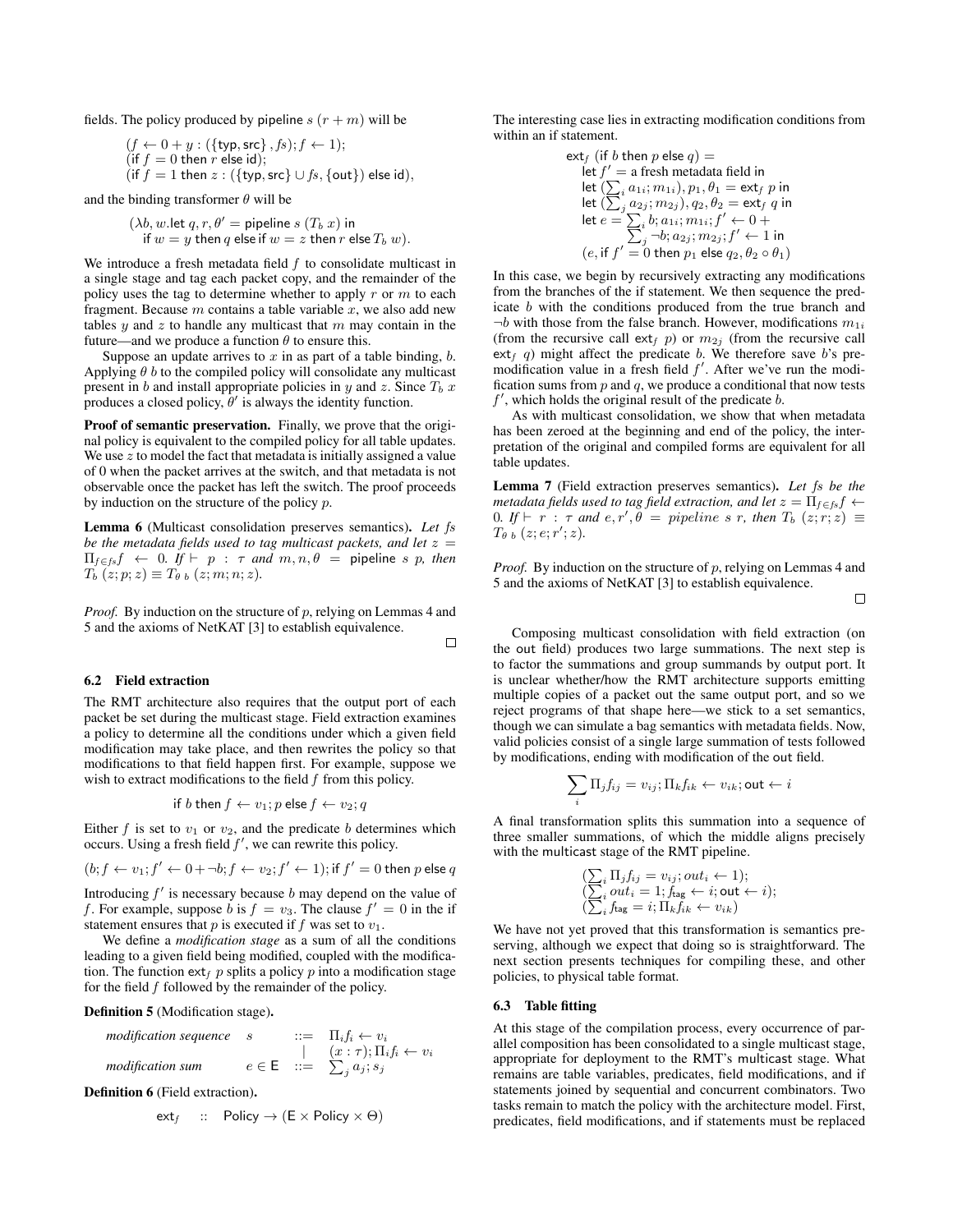by table variables. A binding transformer will reinstate these policy fragments into the tables at population time. Second, the table variables in the user policy must be fitted to the table variables in the architecture model.

Both steps depend on a second compilation algorithm to compile a table-free user policy to a single physical table. With a few small modifications, we can adapt the compilation algorithm described in [3] for compiling policies to a physical table format. We call this *single table* compilation.

#### single\_table  $::$  Policy  $\rightarrow$  Policy

The resulting policy fits the shape of the matches; crossbar; actions table format described in Figure 6. The extension to the algorithm described in [3] is straightforward, and we defer a complete presentation to a technical report.

Table insertion. At configuration time, the RMT switch consists solely of tables arranged via sequential and concurrent composition. Non-table elements in the user policy are fixed—i.e., the topology of tables cannot at population time (when the switch is "running")—but they cannot be installed directly on the switch at configuration time. Rather, they must be replaced by table variables, and then reinstalled at population time by a binding transformation. As a small example, consider the policy  $\tt typ = http; x : τ.$ No matter which policies are installed into  $x$  at population time, they will always be preceded by the filter on the typ field. Hence, we can produce a new policy with a fresh table variable,  $y$ :  $({}, \{ \{ \} , \{ \{ \} \})$ ;  $x : \tau$ , and a binding transformation

$$
(\lambda b, w \text{ if } w = y \text{ then typ} = h \text{ tr } p \text{ else } T_b w).
$$

Definition 7 (Table insertion).

| insert_table $p$ ; q    | $=$ | let $p', \theta_p$ = insert_table p in |
|-------------------------|-----|----------------------------------------|
|                         |     | let $q', \theta_q$ = insert_table q in |
|                         |     | $(p';q',\theta_p \circ \theta_q)$      |
| insert_table $p \mid q$ | $=$ | let $p', \theta_p$ = insert_table p in |
|                         |     | let $q', \theta_q$ = insert_table q in |
|                         |     | $(p'    q', \theta_p \circ \theta_q)$  |
| insert_table $p$        |     | $= (x : \tau, (\lambda b, w,$          |
|                         |     | if $w = x$ then single_table $(T_b p)$ |
|                         |     | else $T_b(w)$                          |

After completing this step, the transformed user policy consists of table variables and sequential and concurrent combinators. We don't define a case for parallel composition because all of the multicast has already been consolidated.

Table fitting. Single-table compilation comes with a cost—the number of rules in the compiled table grows exponentially with the number of sequential combinators in the original policy. However, thanks to the concurrency inherent within physical tables, the policy  $p \parallel q$  does not incur any overhead when installed in a single table. This leads to a choice. Suppose we have a policy  $(p; (q || r)) : \tau$  that we would like to compile to a sequence of two tables,  $(x_1 : \tau)$ ;  $(x_2 : \tau)$ . Recall that concurrency is commutative (Lemma 4) and equivalent to sequential composition (Lemma 5). Hence, there are four ways we might compile this policy.

In the first case, p is compiled to  $x_1$  and  $q \mid r$  to  $x_2$ . The cost of p (written  $|p|$ ) refers to the number of TCAM or SRAM rows the compiled policy fills. The cost of placing  $q$  and  $r$  in the same table is  $|q|+|r|$ . In the next, the division is p; q and r, and here, the cost of placing  $p$  and  $q$  in the same table is multiplicative in their sizes. Similarly,  $p; r$  might be placed in  $x_1$  and  $q$  in  $x_2$  at the cost  $|p| * |r| + |q|$ . Finally, the RMT chip has the capability to join its physical stages together to emulate a single, larger "logical stage." That capability provides a final option, which is to compile  $p, q$ , and r to a single table (paying the largest overhead of  $|p| * |q| * |r|$ ). If  $p, q$ , and  $r$  are of equal size, then the first option is most efficient.

But when  $p$  is small and  $x_1$  has space remaining, it may make sense to pay the cost of compiling p; q or p; r to  $x_1$ . The RMT "logical table" feature is suitable for cases in which  $p, q$ , or  $r$  are too large to fit in a single physical table. The RMT chip has a limited number of bits a table can match and the number of rules it can hold—each match stage stage has sixteen blocks of 40b by 2048 entry TCAM memory and eight 80b by 1024 entry SRAM blocks—so deciding how to partition a policy into tables matters.

Since there are many choices about how to fit a collection of tables, we have defined a dynamic programming algorithm to search for the best one. The goal of the algorithm is to fit a welltyped policy, without parallel composition, into as few tables as possible.

Definition 8 (TCAM cost measurement).

| table_cost       | $\in$ Var $\rightarrow \mathbb{N}$           |
|------------------|----------------------------------------------|
| height $x$       | $=$ table_cost x                             |
| height $p$ ; $q$ | $=$ height $p *$ height q                    |
| height $p  q$    | $=$ height $p +$ height q                    |
| blocks $p$       | $=$ [(width $p)/40$ ] * [(height $p)/2048$ ] |

As input, the algorithm relies on a user-supplied annotation predicting the maximum size of each user table at population time, written table\_cost x. We also rely on several utility functions. The width of a policy (width  $p$ ) returns the number of bits it matches, while the height (height  $p$ ) uses the user-supplied annotation to gauge the number of entries that will ever be installed into the policy at population time. Together, they calculate the number of TCAM blocks necessary to implement a policy (blocks  $p$ ). Similar measurements exist for compiling to SRAM, but we focus on TCAM here.

As input, the algorithm also takes a policy containing only sequences of tables. The policy AST is a tree with combinators at the nodes and tables at the leaves. We need to flatten this tree into the RMT pipeline. To do so, we must consider different groupings of the tree's fringe. For convenience, let  $t_{ij}$  represent an in-order numbering of the leaves of the abstract syntax tree, starting with  $t_{11}$  as the leftmost leaf. For example, given a policy  $(x : \tau_x)(y :$  $(\tau_y)$ ;  $(z : \tau_z)$ , then  $t_{23}$  would be  $(y : \tau_y)$ ;  $(z : \tau_z)$ .

| <b>input</b> : A sequence of $t_{1n}$                    |  |  |
|----------------------------------------------------------|--|--|
| <b>input</b> : table_cost                                |  |  |
| 1 let $m[1n, 1n]$ and $s[1n - 1, 2n]$ be new             |  |  |
| tables;                                                  |  |  |
| 2 for $i=1$ to n do                                      |  |  |
| 3   $m[i, i] = [(blocks t_i)/16];$                       |  |  |
| 4 end                                                    |  |  |
| for $l=2$ to n do                                        |  |  |
| for $i=1$ to $n-l+1$ do                                  |  |  |
| $i = i + l - 1;$                                         |  |  |
| $m[i, j] = \infty;$                                      |  |  |
| for $k = i$ to $j - 1$ do                                |  |  |
| $q =$                                                    |  |  |
| $\min(m[i, k] + m[k + 1, j],$ [blocks $t_{ij}/16$ ]);    |  |  |
| if $q < m[i, j]$ then                                    |  |  |
| $\begin{array}{c} m[i,j] = q;\\ s[i,j] = k; \end{array}$ |  |  |
|                                                          |  |  |
| end                                                      |  |  |
| end                                                      |  |  |
| end                                                      |  |  |
| 17 end                                                   |  |  |
| 18 <b>return</b> $m$ and $s$                             |  |  |
|                                                          |  |  |

Algorithm 1: Table fitting.